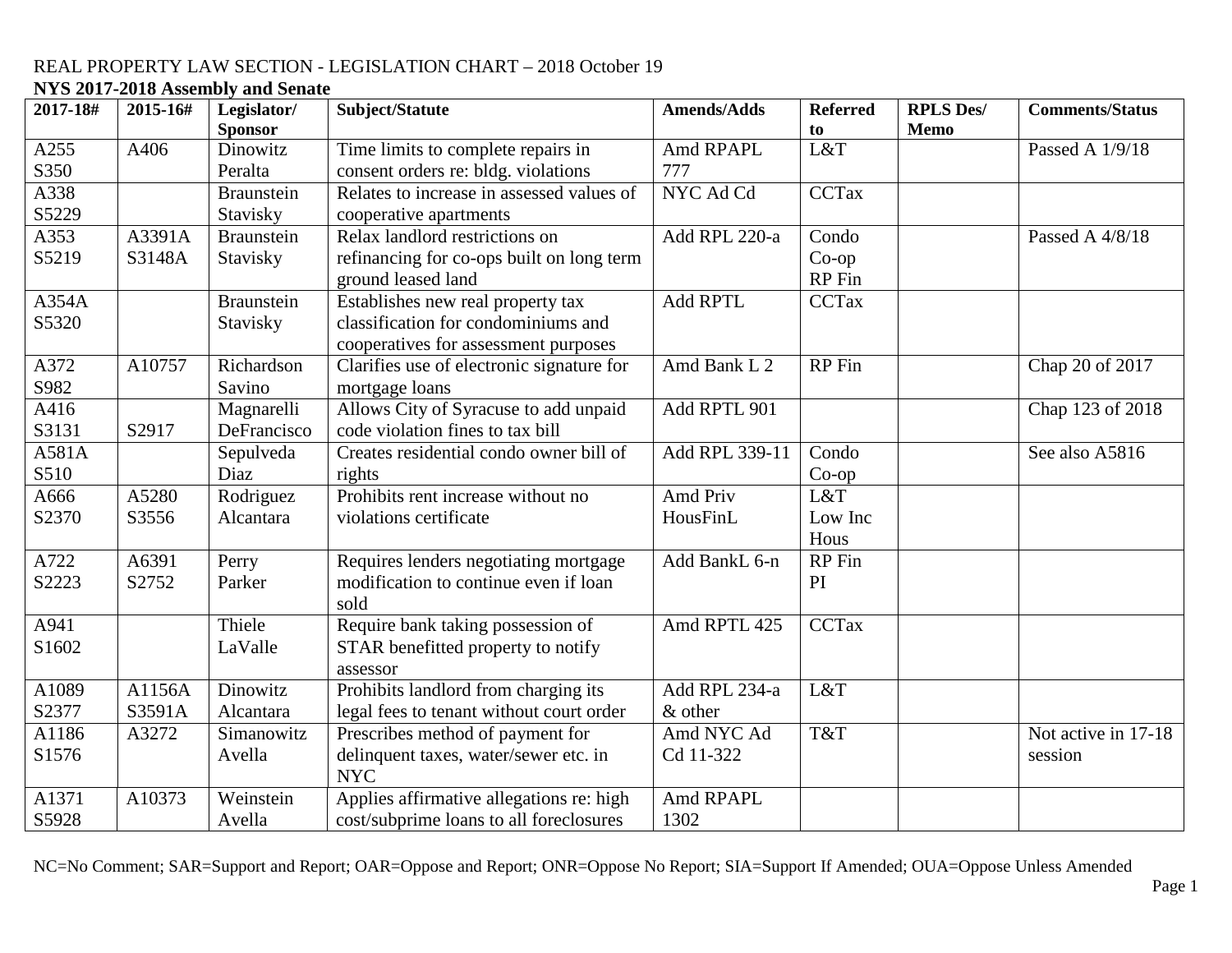| 2017-18#       | 2015-16#        | Legislator/<br><b>Sponsor</b>  | Subject/Statute                                                                                   | <b>Amends/Adds</b>           | <b>Referred</b><br>to       | <b>RPLS Des/</b><br>Memo                            | <b>Comments/Status</b>                                   |
|----------------|-----------------|--------------------------------|---------------------------------------------------------------------------------------------------|------------------------------|-----------------------------|-----------------------------------------------------|----------------------------------------------------------|
| A1382<br>S2599 | A1728           | Zebrowski<br>Lanza             | Relates to property tax exemption for<br>1005 disabled veterans                                   | Amd. RPT L<br>458-a;         | CCTax                       |                                                     |                                                          |
| A1387<br>S475  | A163<br>S1278   | Weinstein<br>Peralta           | No recording assignment of mtge. w/o<br>mtge. ownership doc.                                      | Add S 291k to<br><b>RPL</b>  | T&T<br>RP Fin               | <b>OAR: RPLS</b><br>#1A 3/8/12<br>Memo #2<br>5/7/13 |                                                          |
| A1423<br>S6172 |                 | Weinstein<br>Hamilton          | Authorizes mortgage/lienor of<br>abandoned multiple dwelling to request<br>receiver               | Amd RPAPL<br>1972            | RP Fin                      |                                                     |                                                          |
| A1475<br>S1773 |                 | Zebrowski<br>Carlucci          | <b>Allows Rockland County municipalities</b><br>to add unpaid code violation fines to tax<br>bill | Add RPTL 903                 | <b>CCTax</b>                |                                                     |                                                          |
| A1498<br>S6093 | A247<br>S5241   | Weinstein<br>Savino            | No standing defense not waived if<br>omitted from answer                                          | <b>Add RPAPL</b><br>$1302-a$ | <b>RP</b> Fin               |                                                     |                                                          |
| A1746<br>S76   | A837<br>S2746A  | Pretlow<br>Hoylman             | Fines co-op for failure to credit<br>tenant/stockholder with STAR<br>exemption                    | Amd RPTL 425                 | Condo<br>$Co$ -op           |                                                     |                                                          |
| A1785<br>S2966 | A6685B<br>S7955 | Perry (MS)<br>Golden           | Requires recorder of deed to send notice<br>of transfer to record owner [fraud<br>protection]     | Amd RPL 291                  | T&T                         |                                                     |                                                          |
| A1930<br>S631  | A10701<br>S7732 | Joyner<br>Boyle                | Creates lease/landlord fraud awareness<br>program re: fraudulent landlords                        | Amd Exec L 94-<br>a          | L&T<br>Low Inc<br>Hous      |                                                     | Passed A 2/6/18 &<br>5/1/18                              |
| A1953<br>S1478 | S6693           | Moya<br>Seward                 | Removes mortgage guaranty insurance<br>coverage limit                                             | Amd Ins L 6503               | RP Fin                      |                                                     | Passed A 6/13/17<br>Passed S 5/16/17<br>Chap 373 of 2017 |
| A1980<br>S4312 | S4423           | Kavanagh<br>Krueger            | In relation to MCI rent increases                                                                 | Add NYC Ad<br>Cd             | L&T                         |                                                     | Not active in 17-18<br>session                           |
| A2135<br>S4712 | A10246<br>S7844 | Dinowitz<br>Klein              | Permits reverse mortgage for persons 70<br>and over secured by co-op unit                         | Amd RPL 280-c                | RP Fin<br>Condo<br>$Co$ -op |                                                     | See also<br>A10755/S8888                                 |
| A2188<br>S2970 | A1900<br>S2241  | Pretlow<br>Stewart-<br>Cousins | Require landlord to furnish rider<br>describing rights and duties of landlords<br>and tenants     | Add RPL 223-c                | L&T                         |                                                     |                                                          |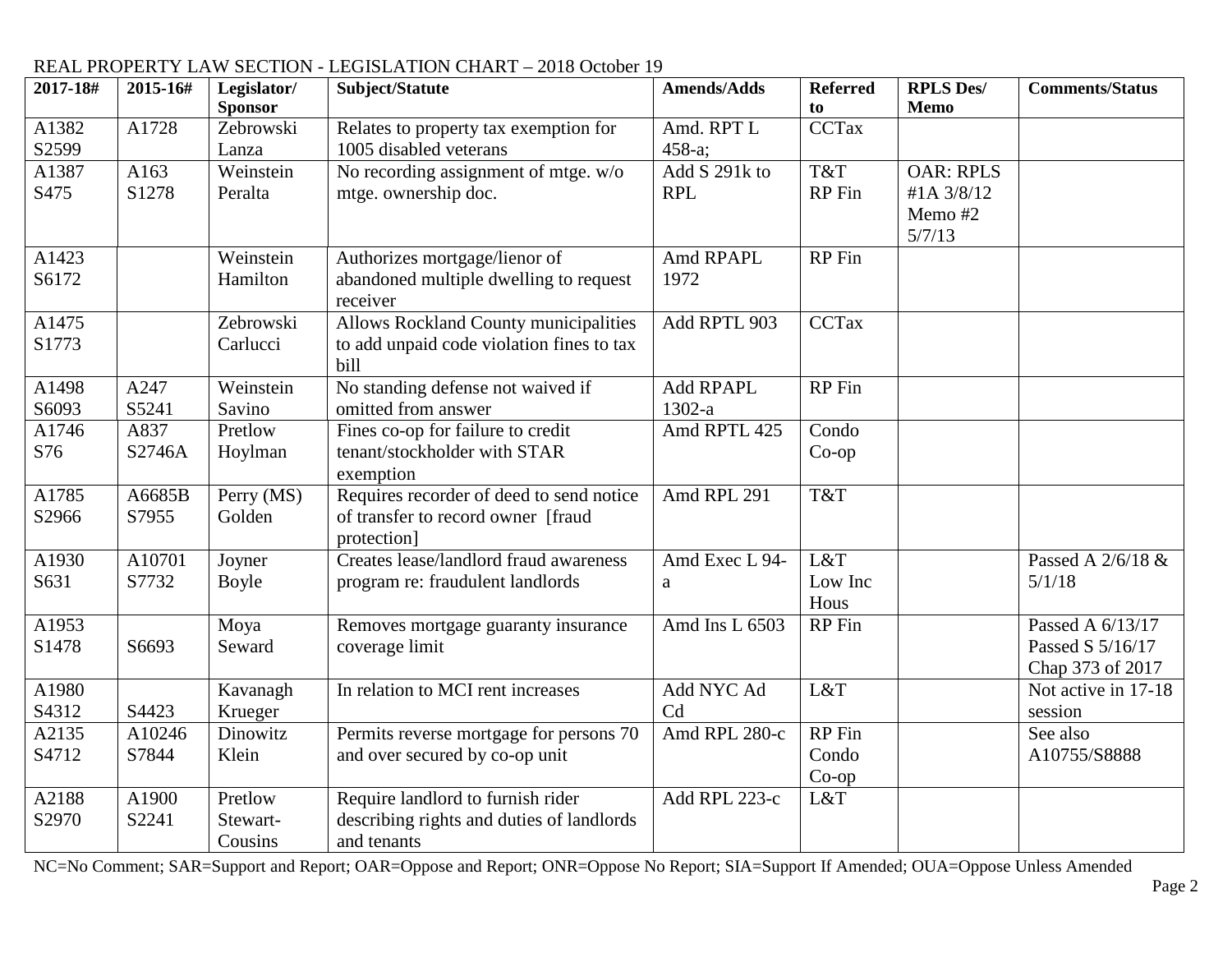| 2017-18# | 2015-16# | Legislator/     | Subject/Statute                           | <b>Amends/Adds</b> | <b>Referred</b>     | <b>RPLS Des/</b> | <b>Comments/Status</b> |
|----------|----------|-----------------|-------------------------------------------|--------------------|---------------------|------------------|------------------------|
|          |          | <b>Sponsor</b>  |                                           |                    | to                  | <b>Memo</b>      |                        |
| A2237    | A3204    | Peoples-        | Provides tax abatement for removal of     | Amd RPTL 467-      | <b>CCTax</b>        |                  |                        |
| S6805    |          | <b>Stokes</b>   | lead paint                                | k                  |                     |                  |                        |
|          |          | Alcantara       |                                           |                    |                     |                  |                        |
| A2490    | A7756    | McDonald        | Reduces tax lien redemption period to 1   | Amd RPTL           | <b>CCTax</b>        |                  | Passed A 6/20/18       |
| S175     | S5845    | Marchione       | year for abandoned/vacant property        | 1120               |                     |                  |                        |
| A2517    | A1890    | Englebright     | Authorizes local laws to permit late      | Amd RPTL 425       | <b>CCTax</b>        |                  |                        |
| S3196    |          | LaValle         | <b>STAR</b> applications                  |                    |                     |                  |                        |
| A2633    | A4315    | Sepulveda       | Tenant gets atty. fees for service of     | Amd RPL 234-a      | L&T                 |                  |                        |
| S2313    | S3750    | Alcantara       | notice based of on false facts            |                    |                     |                  |                        |
| A2681    | A5635    | Thiele          | Seniors can file for STAR after purchase  | Amd RPTL 425       | <b>CCTax</b>        |                  |                        |
| S3228    | S1593    | LaValle         | subsequent to tax status date             |                    |                     |                  |                        |
| A2784B   | A9588A   | McDonald        | Relates to placing a lien for unpaid      | Add GenMunL        | T&T                 |                  | Passed A 6/20/17       |
| S3691B   |          | Marchione       | property taxes against proceeds of fire   |                    |                     |                  | Passed S 6/21/17       |
|          |          |                 | insurance policy on any real property in  |                    |                     |                  | Chap 342 of 2017       |
|          |          |                 | a municipality                            |                    |                     |                  |                        |
| A2803    | A10116   | Williams        | Expands definition of "tenant" for        | Amd RAPL           | $R\overline{P}$ Fin |                  | Passed A 4/25/18       |
| S5655    | S7792    | Klein           | mortgage FC notice                        | 1305               | Workout             |                  |                        |
|          |          |                 |                                           |                    | <b>BR</b>           |                  |                        |
| A2874    |          | Galef           | Relates to taxations of cooperatives      | Amd RPTL 581       | <b>CCTax</b>        |                  | Passed A 6/18/18       |
| S1191A   |          | Little          |                                           | & RPL 339-y        | Condo               |                  |                        |
|          |          |                 |                                           |                    | $Co$ -op            |                  |                        |
| A3031    |          | Englebright     | Provide local option to extend time for   | Amd RPTL 457       | <b>CCTax</b>        |                  | Chap 128 of 2017       |
| S3530    |          | LaValle         | exemptions for first time homeowners      |                    |                     |                  |                        |
| A3037A   |          | Skoufis         | Clarifies what records a HOA member       | Amd NPC L 621      | Condo               |                  | Chap 343 of 2017       |
| S6648    |          | Larkin          | may request from the HOA for review       |                    | $Co$ -op            |                  |                        |
| A3145    | A6268    | Thiele          | Proscribes rules for leasehold retirement | Add RPL 238-a      | T&T                 |                  |                        |
| S3818    | S4435    | Lavalle         | community                                 |                    |                     |                  |                        |
| A3246B   |          | <b>Brindisi</b> | Relates to home improvement contract      | Amd GenBusL        | Const               |                  | Passed A 6/4/18        |
| S3897B   |          | Carlucci        | provisions                                | 770, add 771-b     |                     |                  |                        |
| A3322    | A997     | Miller          | Requires residential mortgage bill of     | Amd Bank 35        | RP Fin              |                  |                        |
| S2654    | S6339    | Hamilton        | rights be printed and posted on internet  |                    |                     |                  |                        |
|          |          |                 | in 8 most spoken languages                |                    |                     |                  |                        |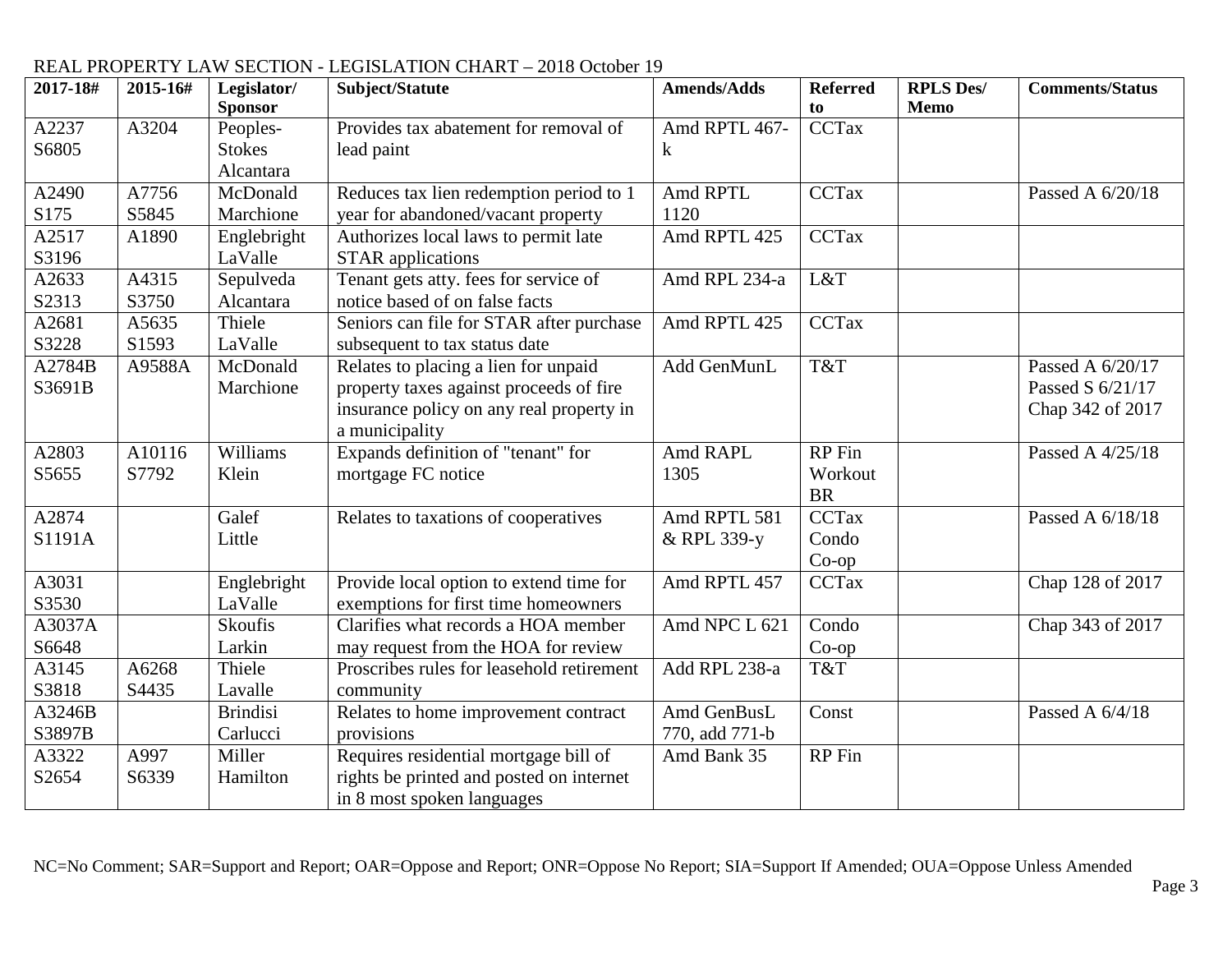| 2017-18# | 2015-16# | Legislator/    | Subject/Statute                            | <b>Amends/Adds</b> | <b>Referred</b> | <b>RPLS Des/</b> | <b>Comments/Status</b> |
|----------|----------|----------------|--------------------------------------------|--------------------|-----------------|------------------|------------------------|
|          |          | <b>Sponsor</b> |                                            |                    | to              | <b>Memo</b>      |                        |
| A3435    | A2536    | Kim            | Requires mortgage lenders/brokers to       | Add Bank L 35      | <b>RP</b> Fin   |                  | See also               |
| S7039    | S2228    | Kennedy        | provide consumer pamphlet prior to         |                    |                 |                  | A5372/S334             |
|          |          |                | application                                |                    |                 |                  |                        |
| A3691    |          | Galef          | Prohibits HOA from restricting             | Add RPL Art 9-c    | Condo           |                  |                        |
| S7735    |          | Parker         | installation/use of solar power            | Sec. 342           | $Co$ -op        |                  |                        |
| A3765    | A1237    | Dinowitz       | Authorizes sale or mortgage of certain     | Amd Rel CorpL      | <b>NFP</b>      |                  |                        |
| S2935    |          | Gallivan       | real property of religious corporation     | 12                 | T&T             |                  |                        |
|          |          |                | without leave of Supreme Court             |                    |                 |                  |                        |
| A3827    | A613     | Rosenthal      | Prohibits landlords from refusing to deal  | Amd ExecL 26       | L&T             |                  |                        |
| S5240    | S3560    | Gianaris       | with persons involved in prior summary     |                    |                 |                  |                        |
|          |          |                | proceeding                                 |                    |                 |                  |                        |
| A3838    | A5594    | Sepulveda      | Prohibits collection of an administrative  | Amd GOL 7-103      | L&T             |                  |                        |
| S2374    | S3036    | Alcantara      | expense by landlord and provides for the   |                    |                 |                  |                        |
|          |          |                | tenant to collect all interest paid on a   |                    |                 |                  |                        |
|          |          |                | security deposit                           |                    |                 |                  |                        |
| A3927    |          | Zebrowski      | Prohibits tax exemptions for properties    | Amd RPTL 420-      | <b>CCTax</b>    |                  |                        |
| S8133    |          | Little         | violating zoning laws                      | a                  | T&T             |                  |                        |
| A4127    |          | Magee          | Authorizes county clerks to establish      | Amd RPL 334        | T&T             |                  | Passed A 5/16/18       |
| S7751    | S2610    | Marchone       | electronic map filing                      |                    |                 |                  | Passed S 3/28/18       |
| A4335    | A3857    | Gottfried      | Makes warrant execution, not issuance,     | Amd RPAPL          | L&T             |                  |                        |
| S3192    | S2872    | Krueger        | act which annuls relationship              | 749(3)             |                 |                  |                        |
| A4507A   |          | Gottfried      | Requires written notice of the             | Amd Tax L 3016     | <b>CCTax</b>    |                  | Passed A & S           |
| S118A    |          | Hoylman        | cancellation of a tax levy to be provided  |                    |                 |                  | 6/18/18                |
|          |          |                | by registered or certified mail            |                    |                 |                  |                        |
| A5006    | A1067    | Rosenthal      | Relates to tenant association first option | Add Priv           | L&T             |                  |                        |
| S5836    | S2779    | Krueger        | to purchase                                | HousFinL           | RP Fin          |                  |                        |
| A5039    | A7324    | O'Donnell      | Reduces maximum rent increase in one       | Add NYC Ad         | L&T             |                  |                        |
| S3715    |          | Krueger        | year                                       | C <sub>d</sub>     |                 |                  |                        |
| A5064    | A8121    | O'Donnell      | Relates to housing accommodations for      | Amd ETPA &         | L&T             |                  |                        |
| S4378    | S5840    | Krueger        | senior citizens                            | NYC Ad Cd          |                 |                  |                        |
| A5085    | A3260    | <b>Titus</b>   | Provides for recordation of restrictive    | Add RPL 291-k      | T&T             |                  |                        |
| S2351    |          | Parker         | covenant modification documents where      |                    |                 |                  |                        |
|          |          |                | conveyance documents include language      |                    |                 |                  |                        |
|          |          |                | which violates civil rights law            |                    |                 |                  |                        |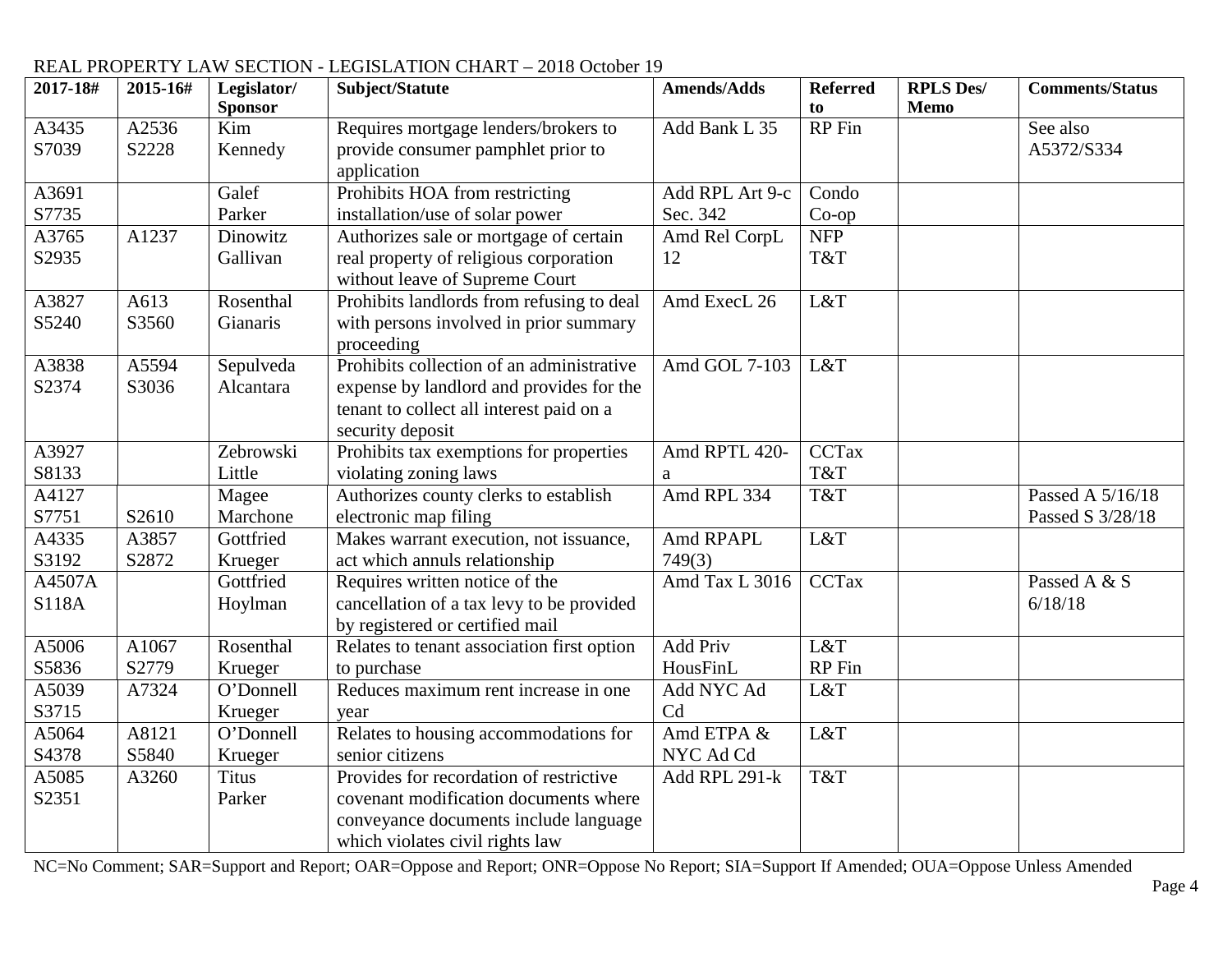#### **2017-18# 2015-16# Legislator/ Sponsor Subject/Statute Amends/Adds Referred to RPLS Des/ Memo Comments/Status** A5329 S5239 A4259 S2925 Cusick DeFrancisco Makes some insurance provisions in construction contracts void Amd GOL 5- 322.1 Const A5330 S3240 A4267 Cusick **DeFrancisco** Makes certain indemnification agreements in construction contracts void as against public policy Amd GOL 5- 322.1 Const A5372 S334 A2536 S2228 Mosley Peralta Requires mortgage lenders and brokers to provide consumers with mortgage bill of rights Add Bank L  $35$  RP Fin See also A3435/S7039 A5376 S4954 A1226 S233 **Titus** Diaz Prohibit mortgagee from refusing to accept partial mortgage payments Add RPL 254-e  $\vert$  RP Fin A5472 S637 A1426 Garbarino Boyle Appeal of dispute between shareholders and boards to AG appointed hearing officer Add Coop Corp L 78 Condo Co-op A5500 S8128 Weprin Kavanagh Repeals tax exemptions to major league sports teams Repeal RPTL 429<br>Amd RPL 235-a CCTax A5685A S4846A Hunter Valesky Allows tenant to deduct water bill payments from rent  $L&T$  Passed A 3/20/18 A5700 S3643 Cymbrowitz Parker Requires Landlord to grant access to engineer to inspect MCI's NYC Ad Cd L&T A5738 S4847 Hunter Valesky Requires landlord/owner contact information to be provided to tenants Add RPL 235-h L&T  $rac{PI}{L&T}$ A5791 S5132 Cymbrowitz Bailey Prohibits warehousing of apartments and harassment  $NYC$  Ad  $Cd$ A5792 S2144 **Cymbrowitz** Alcantara Realtor to succession of rent regulated apartment NYC Ad Cd L&T A5798 S3181 Cymbrowitz Kruger Relates to sale of limited profit housing company project and reserve for MCI Priv HousFinL Low Inc Hous A5821 S4452 Weinstein Klein Relates to foreclosure of home equity reverse mortgages RPL 280-d Workout BR A5823 S4519 Wright Montgomery Requires notices to adjacent owners of demolition NYC Ad Cd T&T Chap 217 of 2018 A5837 S8351 Lentol Golden Increases referee fees for reference and sale Amd CPLR 8003 **Workout** BR RP Fin Passed A 5/12/18 Passed S 6/19/18

# REAL PROPERTY LAW SECTION - LEGISLATION CHART – 2018 October 19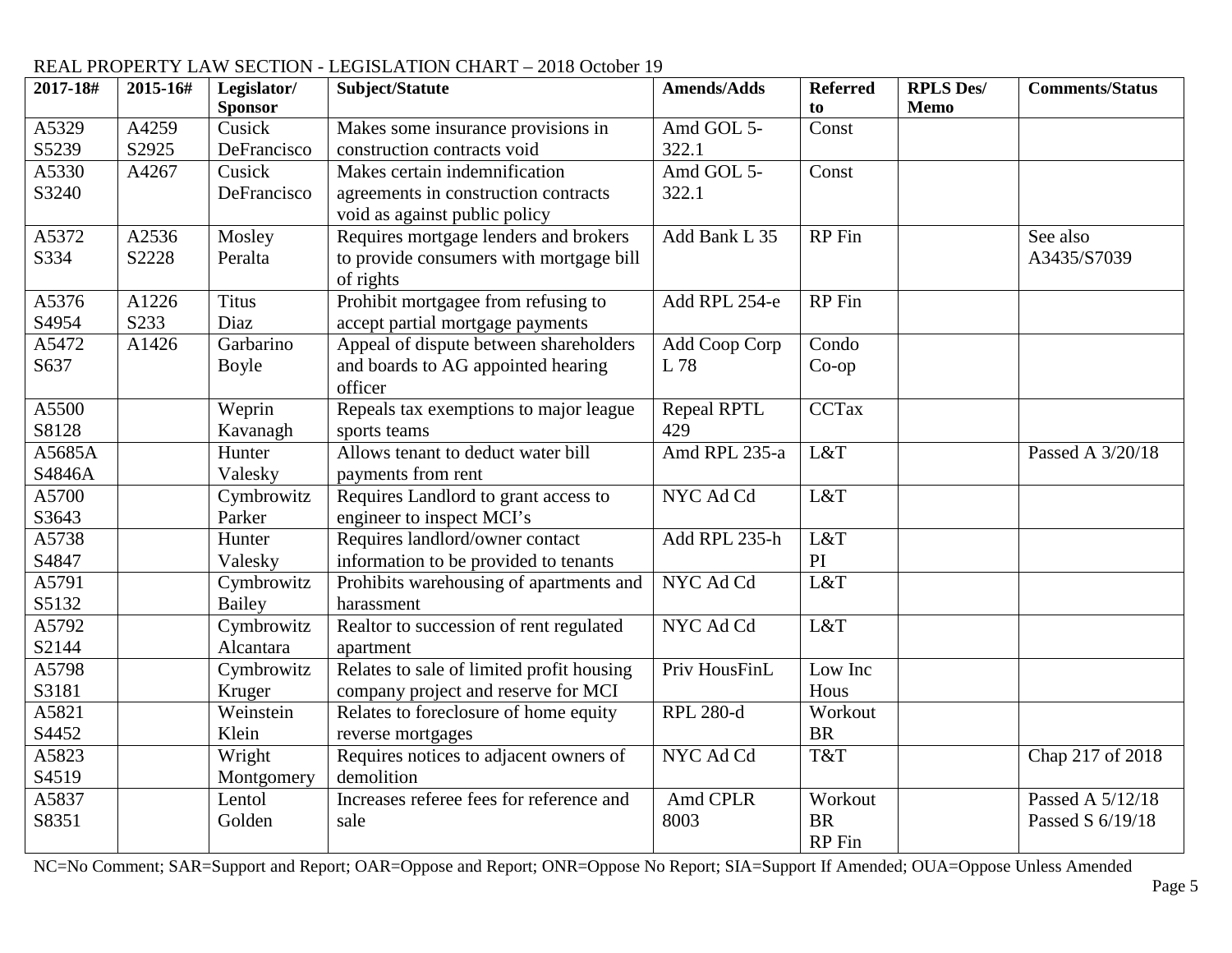| 2017-18# | 2015-16#           | Legislator/<br><b>Sponsor</b> | Subject/Statute                           | <b>Amends/Adds</b> | <b>Referred</b><br>to | <b>RPLS Des/</b><br><b>Memo</b> | <b>Comments/Status</b> |
|----------|--------------------|-------------------------------|-------------------------------------------|--------------------|-----------------------|---------------------------------|------------------------|
| A5953    |                    | Pichardo                      | Provides for receiver & managing agent    | Amd RPAPL          | <b>RP</b> Fin         |                                 |                        |
| S1072    | S1425              | Rivera                        | in NYC foreclosures;                      | 1325               | Workout               |                                 |                        |
|          |                    |                               |                                           |                    | <b>BR</b>             |                                 |                        |
| A6028A   |                    | Hunter                        | Permits individuals with disabilities to  | Amd RPL 227-a      | L&T                   |                                 | Passed A 3/20/18       |
| S4970    |                    | Valesky                       | terminate leases under certain            |                    |                       |                                 |                        |
|          |                    |                               | circumstances                             |                    |                       |                                 |                        |
| A6246A   | A <sub>10425</sub> | Walker                        | Requires notaries public and              | Add & Amd          | T&T                   |                                 |                        |
| S5756A   | S8058              | Lanza                         | commissioners of deeds to complete and    | ExecL 135-c/136    |                       |                                 |                        |
|          |                    |                               | retain certain documents relating to the  |                    |                       |                                 |                        |
|          |                    |                               | transfer of residential real property     |                    |                       |                                 |                        |
| A6247    |                    | Walker                        | Return sec. dep. w/in 30 days or provide  | Add GOL 7-104      | L&T                   |                                 |                        |
| S3112    |                    | Parker                        | written explanation                       |                    | PI                    |                                 |                        |
| A6248    |                    | Walker                        | Requires assigned counsel in certain RP   | Add RPAP L         | $\overline{PI}$       |                                 |                        |
| S2230    |                    | Parker                        | actions                                   | 722 etc.           |                       |                                 |                        |
| A6254    | A10359             | Walker                        | Admin expenses allowed to be deducted     | Amd GOL 7-103      | L&T                   |                                 | See also A262          |
| S3311    | S2815              | Krueger                       | from tenant security deposits             |                    |                       |                                 | S2815 in 2015-16       |
| A6257    | A6749              | Walker                        | Records of eviction proceedings on        | Add RPAPL 757      |                       |                                 |                        |
| S2840    | S2786              | Parker                        | foreclosed property to be sealed, with    |                    |                       |                                 |                        |
|          |                    |                               | fines for non-compliance                  |                    |                       |                                 |                        |
| A6449    | A9460              | Buchwald                      | Prohibits termination of tenancy without  | Add RPL 228-a      | L&T                   |                                 |                        |
| S767     | S6883              | Stewart-                      | court approval in certain housing         |                    | PI                    |                                 |                        |
|          |                    | Cousins                       | occupied by seniors and/or disabled       |                    |                       |                                 |                        |
|          |                    |                               | persons                                   |                    |                       |                                 |                        |
| A6608A   | A1053              | Gjonaj                        | Relates to renewal of lease upon tenant's | Add NYC Ad         | L&T                   |                                 | Not active in 17-18    |
| S3559    |                    | Little                        | failure to renew his or her lease         | Cd                 |                       |                                 | session                |
| A6635    | A3411              | Titone                        | Provides for alternative means for notice | Amd Lien L 182     | Com Leas              |                                 |                        |
| S4992    |                    | Larkin                        | of lien on self-storage unit occupant     |                    |                       |                                 |                        |
| A6875    | A3898              | Dickens                       | Establishes tenant's right to offset rent | Add RPL 235-b      | L&T                   |                                 |                        |
| S6253    |                    | Comrie                        | by cost of certain emergency repairs      |                    |                       |                                 |                        |
| A7095    |                    | Williams                      | Require landlord facing imminent          | Add RPL 235-h      | RP Fin                |                                 |                        |
| S5378    |                    | Persaud                       | foreclosure to so advise tenant before    |                    | PI                    |                                 |                        |
|          |                    |                               | new lease                                 |                    |                       |                                 |                        |
| A7141    |                    | De La Rosa                    | Allows tenants 60 or older to have pets   | Add PubHous L      | L&T                   |                                 | Passed S 3/7/17        |
| S793     |                    | Alcantara                     | with certain limitations                  | $223-c$            |                       |                                 |                        |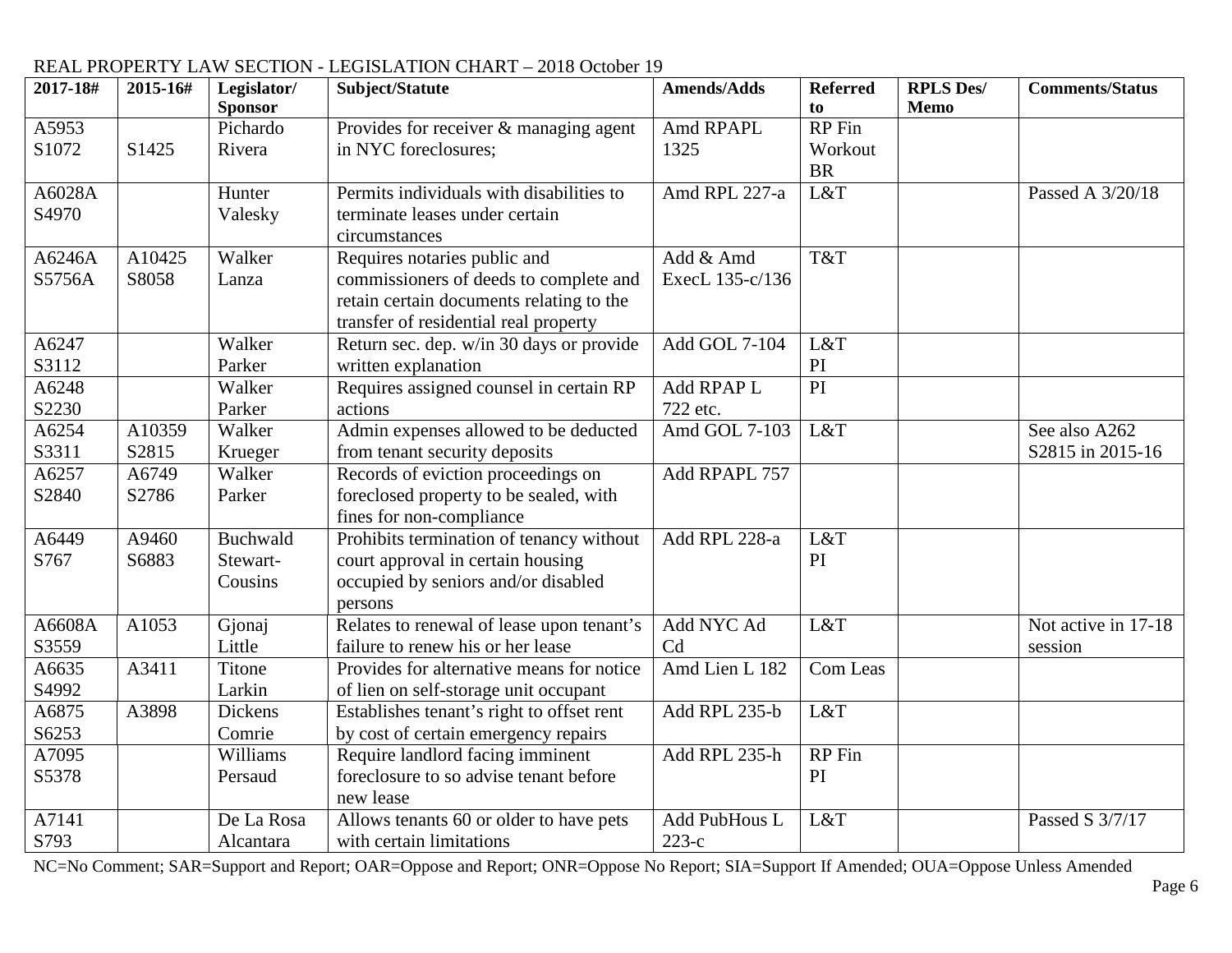| 2017-18# | 2015-16# | Legislator/    | Subject/Statute                              | <b>Amends/Adds</b> | <b>Referred</b> | <b>RPLS Des/</b> | <b>Comments/Status</b> |
|----------|----------|----------------|----------------------------------------------|--------------------|-----------------|------------------|------------------------|
|          |          | <b>Sponsor</b> |                                              |                    | to              | <b>Memo</b>      |                        |
| A7147A   |          | Galef          | Allows 2 year phase in for certain           | Add RPT L 485-     | <b>CCTax</b>    |                  | See also A6302         |
| S5547A   |          | Carlucci       | properties after town wide revaluation       | t                  | Low Inc         |                  |                        |
|          |          |                |                                              |                    | Hous            |                  |                        |
| A7226    |          | Miller         | Authorizes DA to intervene in summary        | Add RPAPL 715      | L&T             |                  |                        |
| S5467    |          | Addabbo        | proceeding where occupancy is illegal        |                    |                 |                  |                        |
| A7366    |          | Walker         | Create independent source of assistance      | new statute        | Low Inc         |                  |                        |
| S8461    |          | Comrie         | for Mitchell Lama tenants                    |                    | Hous            |                  |                        |
| A7373    |          | Niou           | Relates to statutes of limitation based on   | Add NYC Ad         | L&T             |                  |                        |
| S2028    |          | Squadron       | notices of deregulation                      | Cd                 |                 |                  |                        |
| A7392    |          | Niou           | In action for willful neglect of residential | Add RPAPL 854      | L&T             |                  |                        |
| S2023    | S589     | Squadron       | property, treble damages provided            |                    |                 |                  |                        |
| A7406    |          | Dilan          | Imposes a tax on the transfer of certain     | Add NYC Ad         | L&T             |                  |                        |
| S6488    |          | Hamilton       | real property within two years of a prior    | Cd                 |                 |                  |                        |
|          |          |                | transfer of such property                    |                    |                 |                  |                        |
| A7520    |          | Lentol         | Regulates short term rental units (e.g.      | Amd multiple       | L&T             |                  | See also               |
| S7182    |          | Bonacic        | Air BnB)                                     | laws               |                 |                  | A8065/S5978            |
| A7523    |          | Farrell        | Extends the real estate transfer tax         | Amd Tax L          | T&T             |                  | Chap 272 of 2017       |
| S5739    |          | Young          | reductions for conveyances of real           | 1201/1402 &        |                 |                  |                        |
|          |          |                | property to existing real estate             | NYC Ad Cd          |                 |                  |                        |
|          |          |                | investment funds                             |                    |                 |                  |                        |
| A7550    | A5860    | Ortiz          | Landlord to provide receipt for paid rent,   | Amd RPL 235-e      | L&T             |                  |                        |
| S4432    | S1285    | Montgomery     | with rent reduction if not done              |                    |                 |                  |                        |
| A7852B   |          | Lifton         | Imposes an occupancy tax in the City of      | Add Tax L          | <b>CCTax</b>    |                  |                        |
| S5861B   |          | Seward         | Cortland                                     | 1202-ff            |                 |                  |                        |
| A8065    |          | Fahy           | Regulates/imposes tax on short term          | Amd/Add            | L&T             |                  | See also               |
| S5978    |          | Funke          | rental of private dwellings                  | MultRes L &        |                 |                  | A7520/S7182            |
|          |          |                |                                              | Tax L              |                 |                  |                        |
| A8165    |          | <b>Niou</b>    | Affects recovery of certain rental units     | Amd NYC Ad         | L&T             |                  |                        |
| S7020    | S107     | Hoylman        | by landlord in NYC                           | Cd                 |                 |                  |                        |
| A8261    |          | Cymbrowitz     | Regarding conflicts of interest for co-op    | Add RPL Art 9-     | Condo           |                  | Chap 305 of 2017.      |
| S6652    |          | Golden         | <b>BOD</b> members                           | $\mathsf{C}$       | $Co$ -op        |                  | See also               |
|          |          |                |                                              |                    |                 |                  | A8993/S7279            |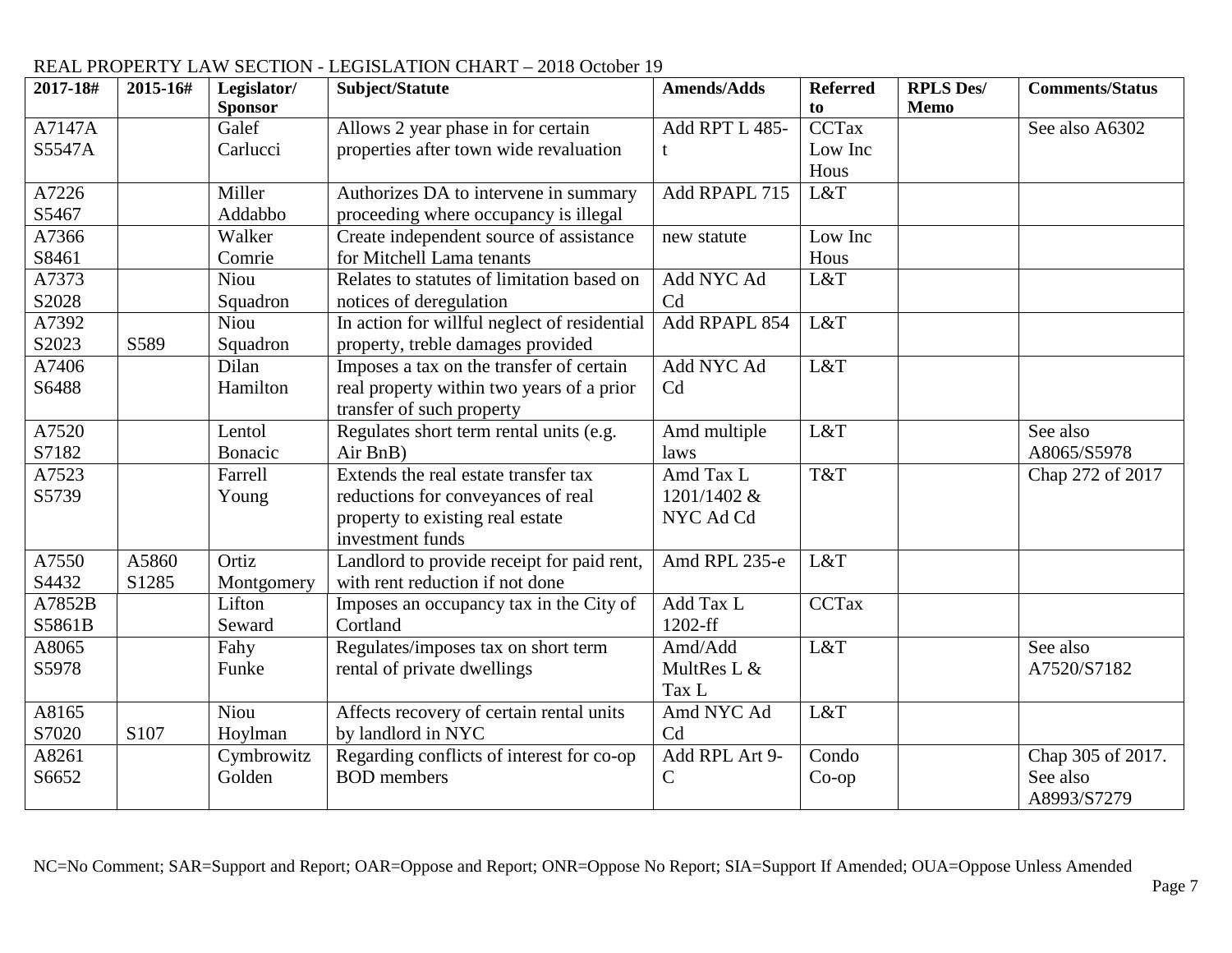| 2017-18# | 2015-16# | Legislator/<br><b>Sponsor</b> | Subject/Statute                           | <b>Amends/Adds</b> | <b>Referred</b><br>to | <b>RPLS Des/</b><br><b>Memo</b> | <b>Comments/Status</b> |
|----------|----------|-------------------------------|-------------------------------------------|--------------------|-----------------------|---------------------------------|------------------------|
| A8293A   |          | Morelle                       | Relates to the liability of design        | Add/Amd            | Const                 |                                 | Passed A 6/20/18       |
| S6622A   |          | Ranzenhoffer                  | professionals                             | various laws       |                       |                                 | Passed S 6/14/18       |
|          |          |                               |                                           |                    |                       |                                 | Vetoed - Memo #        |
|          |          |                               |                                           |                    |                       |                                 | 265                    |
| A8331    |          | Titone                        | Authorizes temp occupancy for             | Add MultDwell      | L&T                   |                                 |                        |
| S5767    |          | Lanza                         | compensation of a Class A mult.           | L <sub>4</sub>     |                       |                                 |                        |
|          |          |                               | dwelling that is a coop or condo unit     |                    |                       |                                 |                        |
|          |          |                               | under certain circumstances               |                    |                       |                                 |                        |
| A8467    |          | Cahill                        | Defines inducement for title              | Amd Ins L 6409     | <b>TI TF</b>          |                                 |                        |
| S6704    |          | Seward                        | insurers/agents                           |                    |                       |                                 |                        |
| A8554    | A5693    | Kavanaugh                     | Requires residential property managers    | Add RPL Art        | Condo                 |                                 |                        |
| S2027    | S198A    | Squadron                      | to be licensed by NYDOS                   | 12D S448           | $Co$ -op              |                                 |                        |
|          |          |                               |                                           |                    | L&T                   |                                 |                        |
| A8684    |          | Rosenthal L                   | Regarding companion animals in            | Amd RPAPL          |                       |                                 | Chap 205 of 2018       |
| S7388    |          | Tedisco                       | eviction actions                          | 749                |                       |                                 |                        |
| A8729    | A3574    | Skoufis                       | Tax exemption for improvements made       | Add RPTL 458-      | <b>CCTax</b>          |                                 | Passed A 6/20/18       |
| S7001    | S2253    | Larkin                        | by severely injured military members      | $\mathbf{C}$       |                       |                                 |                        |
| A8886A   |          | O'Donnell                     | Approves major capital improvement        | Amd various        | L&T                   |                                 | Passed A 5/14/18       |
| S8089A   |          | Bailey                        | rent increases and time period for        | laws               |                       |                                 |                        |
|          |          |                               | recovery of expenses                      |                    |                       |                                 |                        |
| A8922    |          | Rosenthal                     | Regarding affordable residential green    | Amd various        | Green                 |                                 | Chap 311 of 2018       |
| S7321    |          | Griffo                        | building program                          | laws               |                       |                                 |                        |
| A8984    | A9394    | Magnarelli                    | Relates to required notices in a          | Add RPAPL          | <b>RP</b> Fin         |                                 |                        |
| S7977    | S4895    | Marchone                      | residential foreclosure action            | 1303               |                       |                                 |                        |
| A8993    |          | Cymbrowitz                    | Clarifies types of condos/co-ops required | Amd NPC L          | Condo                 |                                 | Chap 9 of 2018.        |
| S7279    |          | Golden                        | to submit annual reports                  | 519-a & BCL        | $Co$ -op              |                                 | See also               |
|          |          |                               |                                           | 727                |                       |                                 | A8261/S6652            |
| A9039    |          | Ramos                         | Alter/study NY first time home saving     | Amd Priv           | <b>RP</b> Fin         |                                 | Passed A 5/30/18       |
| S7316    |          | Little                        | program                                   | HousFinL           |                       |                                 | Passed S 1/8/18        |
| A9508C   |          | <b>Budget</b>                 | Part HH to include reverse mortgages as   | Amd RPAPL          | <b>RP</b> Fin         |                                 | Chap 58 of 2018        |
| S7508C   |          |                               | "home loans"                              | 1304               |                       |                                 |                        |
| A9509C   |          | <b>Budget</b>                 | Part T to amd. re: transfer tax refunds   | Amd Tax L          | T&T                   |                                 | Chap 59 of 2018        |
| S7509C   |          |                               | and $>\$ 1 million additional tax         | 1402-a & 1412      |                       |                                 |                        |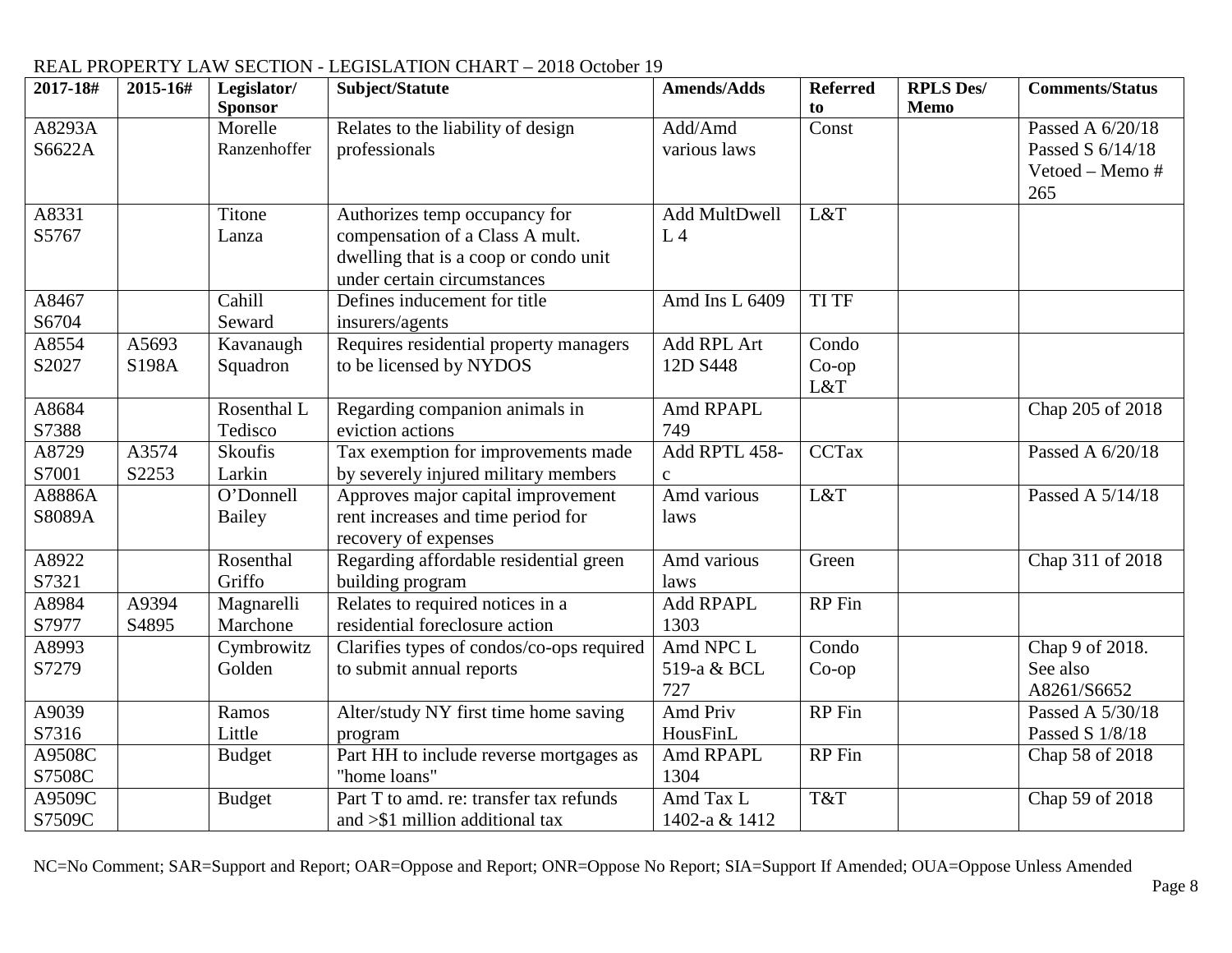| 2017-18# | 2015-16# | Legislator/    | Subject/Statute                          | <b>Amends/Adds</b> | <b>Referred</b> | <b>RPLS Des/</b> | <b>Comments/Status</b> |
|----------|----------|----------------|------------------------------------------|--------------------|-----------------|------------------|------------------------|
|          |          | <b>Sponsor</b> |                                          |                    | to              | Memo             |                        |
| A9592    | A10745   | Weinstein      | To include reverse mortgages as "Home    | Amd RPAPL          | <b>RP</b> Fin   |                  |                        |
| S1992A   | S8177    | Klein          | loan" for required prior notices         | 1304               |                 |                  |                        |
| A9637    |          | Cusick         | Relates to payment and retainage in      | Amd GenBusL        | Const           |                  |                        |
| S8848    |          | <b>Breslin</b> | construction contracts                   |                    |                 |                  |                        |
| A9713    |          | Williams       | Grants a tax deferment for persons 65    | <b>Add RPTL</b>    | <b>CCTax</b>    |                  |                        |
| S6929    |          | Persaud        | years or older who own and occupy real   | $§467-k$           |                 |                  |                        |
|          |          |                | property in NYC                          |                    |                 |                  |                        |
| A9734    | A9225    | Thiele         | Relates to extending benefits of STAR    | Amd RPTL 425       | <b>CCTax</b>    |                  |                        |
| S1116A   | S6518    | Akshar         | program to small business                |                    |                 |                  |                        |
| A9745    |          | Paulin         | Authorizes shareholders to attend        | Amd BCL            | Condo           |                  | Passed A 3/6/18        |
| S7073    |          | Kavangh        | meetings via remote communication and    | 602/605            | $Co$ -op        |                  |                        |
|          |          |                | to be deemed present for voting purposes |                    |                 |                  |                        |
| A9757    | A1180    | Rosethal D     | Relates to limited-profit housing        | Amd RPTL &         | CCTax           |                  |                        |
| S5874    |          | Stavisky       | companies and tax exemptions             | Priv HousFinL      |                 |                  |                        |
| A9763    |          | Weinstein      | Directs the department of financial      | Amd RPAPL          | T&T             |                  |                        |
| S7167    |          | Klein          | services to periodically inspect         | 1307/1308/1310     |                 |                  |                        |
|          |          |                | residential real properties for which a  |                    |                 |                  |                        |
|          |          |                | lender has a duty to maintain            |                    |                 |                  |                        |
| A9965    |          | Morelle        | Relates to leasing and licensing of park | Amd Pks & Rec      | T&T             |                  | Passed A 6/20/18       |
| S8060    |          | Helming        | property                                 | L 3.09             |                 |                  | Passed S 6/19/18       |
| A9967    |          | Hunter         | Property tax exemption for low income    | Add RPTL 467-      | <b>CCTax</b>    |                  | Passed A 6/20/18       |
| S8972    |          | Valesky        | owners who must buy flood insurance      | $\bf k$            |                 |                  | Passed S 6/19/18       |
| A9974A   |          | Lentol         | Extending time to file final application | Amd RPTL &         | <b>CCTax</b>    |                  |                        |
| S8023A   |          | Dilan          | under industrial and commercial          | NYC Ad Cd          |                 |                  |                        |
|          |          |                | abatement program                        |                    |                 |                  |                        |
| A10017   |          | Cymbrowitz     | Establish an affordable independent      | Add Priv           | Low Inc         |                  |                        |
| S7866    |          | Little         | senior housing assistance program        | HousFinL Art.29    | Hous            |                  |                        |
|          |          |                |                                          | Sec. 1260          |                 |                  |                        |
| A10053   |          | Heastie        | <b>Establishes NYC Housing Authority</b> | Add Pub Hous L     | L&T             |                  | Passed A 3/12/18       |
| S7963    |          | Bailey         | Modernization Act (Part A); and          | $402-d$            |                 |                  |                        |
|          |          |                | provides for reporting on lead-based     |                    |                 |                  |                        |
|          |          |                | paint poisoning protection (Part B)      |                    |                 |                  |                        |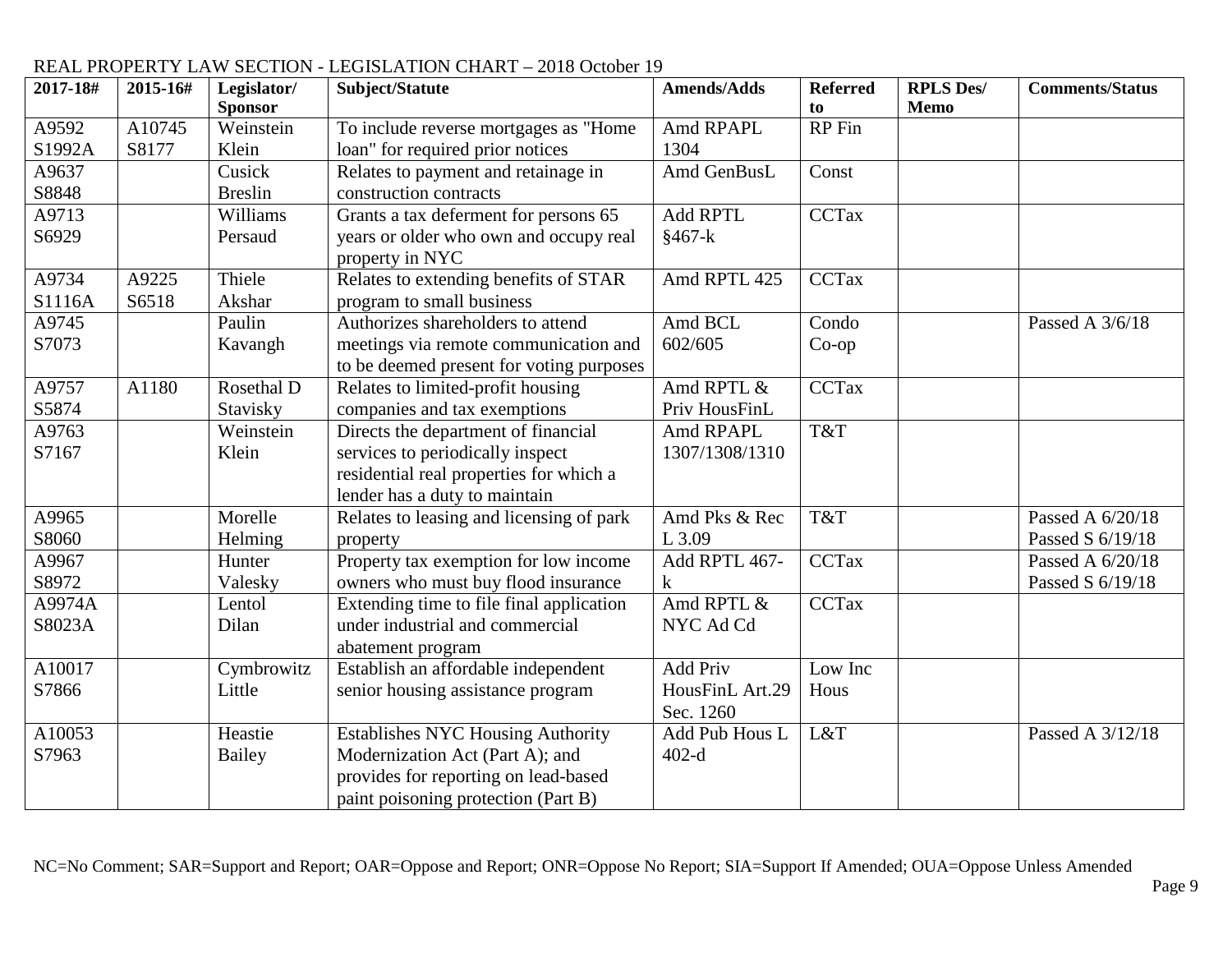#### **2017-18# 2015-16# Legislator/ Sponsor Subject/Statute Amends/Adds Referred to**<br>CCTax **RPLS Des/ Memo Comments/Status** A10059 S7966 Fahy Breslin Extends the effectiveness of Chapter 405 of the laws of 2005 for two years relating to authorization for the County of Albany to impose a mortgage recording tax Amd Sec 2 of Ch. 405 of 2005 Passed A  $6/20/18$ Passed S 6/6/18 A10084 S7523 Lavine Hannon Enacts the "fairness in cooperative homeownership act" Add RPL Art 11 - 360-366 Condo Co-op A10111  $S1990A$   $S658$ Rodriguez Klein Establishes NYC Housing Authority Repair Certificate Program to grant zoning benefits to developers which perform capital improvements Add Pub Hous L & NYC Ad Cd T&T A10150 S8049 Carroll Lanza Extends to 1-1-2021 deadline to apply for solar tax abatement Amd RPTL 499 bbbb & 499-cccc Green Passed A 6/11/18 Passed S 6/13/18 A10168 S3948 O'Donnell Young Directs court to notify former owner of foreclosed property that they have the right to file a claim for excess funds Amd RPAPL 1354, RPL 1136 **Workout** BR A10193 S8708 Hunter Bailey No rent to landlord without valid  $C$  of  $O$  Add MultRes L  $\frac{302-a}{\text{Amd RPTL}306}$  $L&T$  Passed A  $6/14/18$ A10244 S8069 Galef Little Requires reassessment every 20 years Amd RPTL 306 CCTax A10254B  $S4136C$  S7048 **Benedetto** Lanza Allows NYC to rebate portion of property taxes on 1-6 family residences Amd RPTL 467 e CCTax See also A10983/S7076 A10304 S8637 Paulin Gallivan Requires 2/3 Board vote for certain nonprofit corps Amd NPC L 902/1003  $NFP$  Passed A 6/19/18 A10336 S8699 Paulin Gallivan Fixes minimum # of members for nonprofit corp Amd NPC L  $601$  NFP Passed A 5/30/18 Passed S 6/20/18 A10502 SA8530 Dilan Little Extends to 2021 initial rents in units rehabbed housing development companies Amd Ch. 84 of 1993 Low Inc Hous Chap 93 of 2018 A10533 S8370 Lentol Comrie Extends filing deadlines for industrial/commercial tax abatement program Amd RPTL 489 **cccccc** CCTax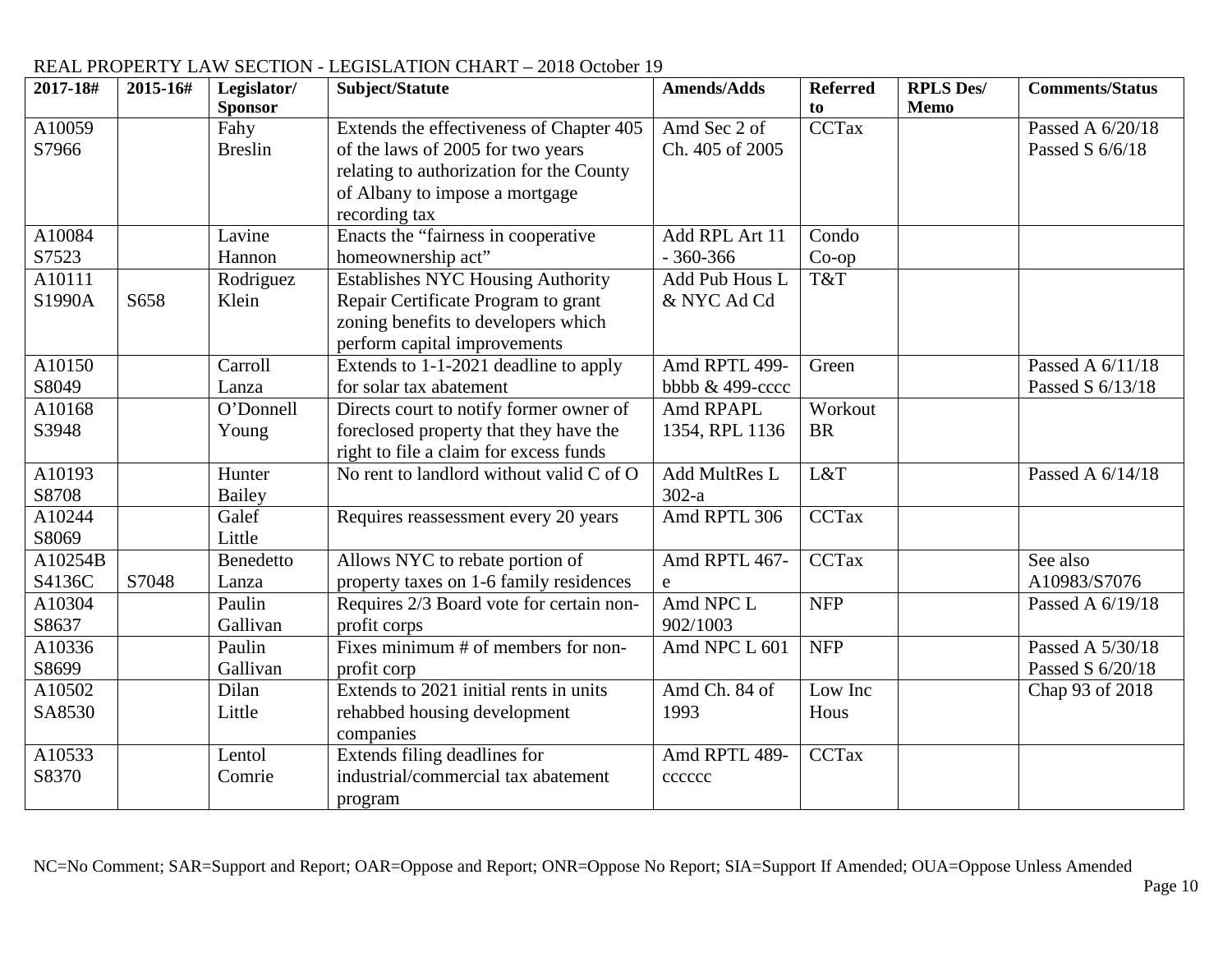| 2017-18# | 2015-16# | Legislator/<br><b>Sponsor</b> | Subject/Statute                          | <b>Amends/Adds</b> | <b>Referred</b><br>to | <b>RPLS Des/</b><br>Memo | <b>Comments/Status</b> |
|----------|----------|-------------------------------|------------------------------------------|--------------------|-----------------------|--------------------------|------------------------|
| A10559   |          | Niou                          | Extends to 2021 setting initial rents in | Amd Ch. 449 of     | Low Inc               |                          | Chap 95 of 2018        |
| S8529    |          | Little                        | multiple dwellings                       | 1986 (Priv         | Hous                  |                          |                        |
|          |          |                               |                                          | HousFinL)          |                       |                          |                        |
| A10560   |          | Walker                        | Extends expiration in NYC re: rents on   | Amd Ch. 253 0f     | L&T                   |                          | Chap 96 of 2018        |
| S8528    |          | Little                        | property foreclosed by US                | 2006               |                       |                          |                        |
| A10561   |          | Joyner                        | Extends to 2021 law re: management of    | Amd Ch. 375        |                       |                          | Chap 97 of 2018        |
| S8527    |          | Little                        | buildings with appointed administrator   | (Sec 2) of 1999    |                       |                          |                        |
| A10618   | A6528    | Peoples-                      | Allows Buffalo to add unpaid code        | Add RPTL 905       | <b>CCTax</b>          |                          | Chap 167 of 2018       |
| S7346    | S4229    | <b>Stokes</b>                 | violation fines to tax bill              |                    |                       |                          |                        |
|          |          | Kennedy                       |                                          |                    |                       |                          |                        |
| A10734   |          | Hevesi                        | Relates to providing rent subsidies to   | Amd Soc Serv L     | L&T                   |                          | Passed A 6/18/18       |
| S8767    |          | Avella                        | individuals living with roommates        | 409(a)             |                       |                          |                        |
| A10750   |          | Miller B                      | Relates to apportionment of mortgage     | Amd Tax L 260      | <b>RPF</b>            |                          |                        |
| S8360    |          | Bonacic                       | taxes for property situated in more than |                    |                       |                          |                        |
|          |          |                               | one tax district                         |                    |                       |                          |                        |
| A10755   |          | Dinowitz                      | Allow reverse loans on co-op apts. for   | Add Bank L 6n      | Condo                 |                          | See also               |
| S8888    |          | Klein                         | owners 70 and older                      | and to UCC         | $Co$ -op              |                          | A2135/S4712            |
| A10775   |          | Stirpe                        | Provides a filing extension for the      | Amd RPTL 425       | <b>CCTax</b>          |                          |                        |
| S7139    |          | Griffo                        | "enhanced" STAR exemption to eligible    |                    |                       |                          |                        |
|          |          |                               | applicants                               |                    |                       |                          |                        |
| A10963   |          | Barnwell                      | Regarding landlords returning security   | Add GOL 7-104      | L&T                   |                          |                        |
| S9000    |          | Bailey                        | deposits within reasonable time          |                    |                       |                          |                        |
| A10983   |          | Glick                         | Allows NYC to rebate taxes on            | Amd RPTL 467-      | <b>CCTax</b>          |                          | See also               |
| S7076    | S6244    | Kavanagh                      | residential property                     | b/c                |                       |                          | A10254B/S4136C         |
| A11075   |          | Wallace                       | Requires mortgage servicer tel. # in 1-4 | Amd RPAPL          | <b>RPFin</b>          |                          |                        |
| S7693    |          | Kennedy                       | family foreclosure docs                  | 1321/1351          |                       |                          |                        |
| A11076   |          | Epstein                       | Prohibits landlords from charging        | Amd RPL 220-a      | L&T                   |                          |                        |
| S3321    |          | Krueger                       | inflated fees                            |                    |                       |                          |                        |
| A11083   |          | Epstein                       | Directs DFS to do study/make             |                    | RP Fin                |                          |                        |
| S8675    |          | Hoylman                       | recommendations re: lending to           |                    | L&T                   |                          |                        |
|          |          |                               | landlords owning property with small     |                    |                       |                          |                        |
|          |          |                               | business/rent regulated apts.            |                    |                       |                          |                        |
| A11091   | A5733    | Epstein                       | Grants tenant right to withhold rent for | Add RPL 235-h      | L&T                   |                          |                        |
| S3322    | S2871    | Krueger                       | failure of landlord to provide heat      |                    |                       |                          |                        |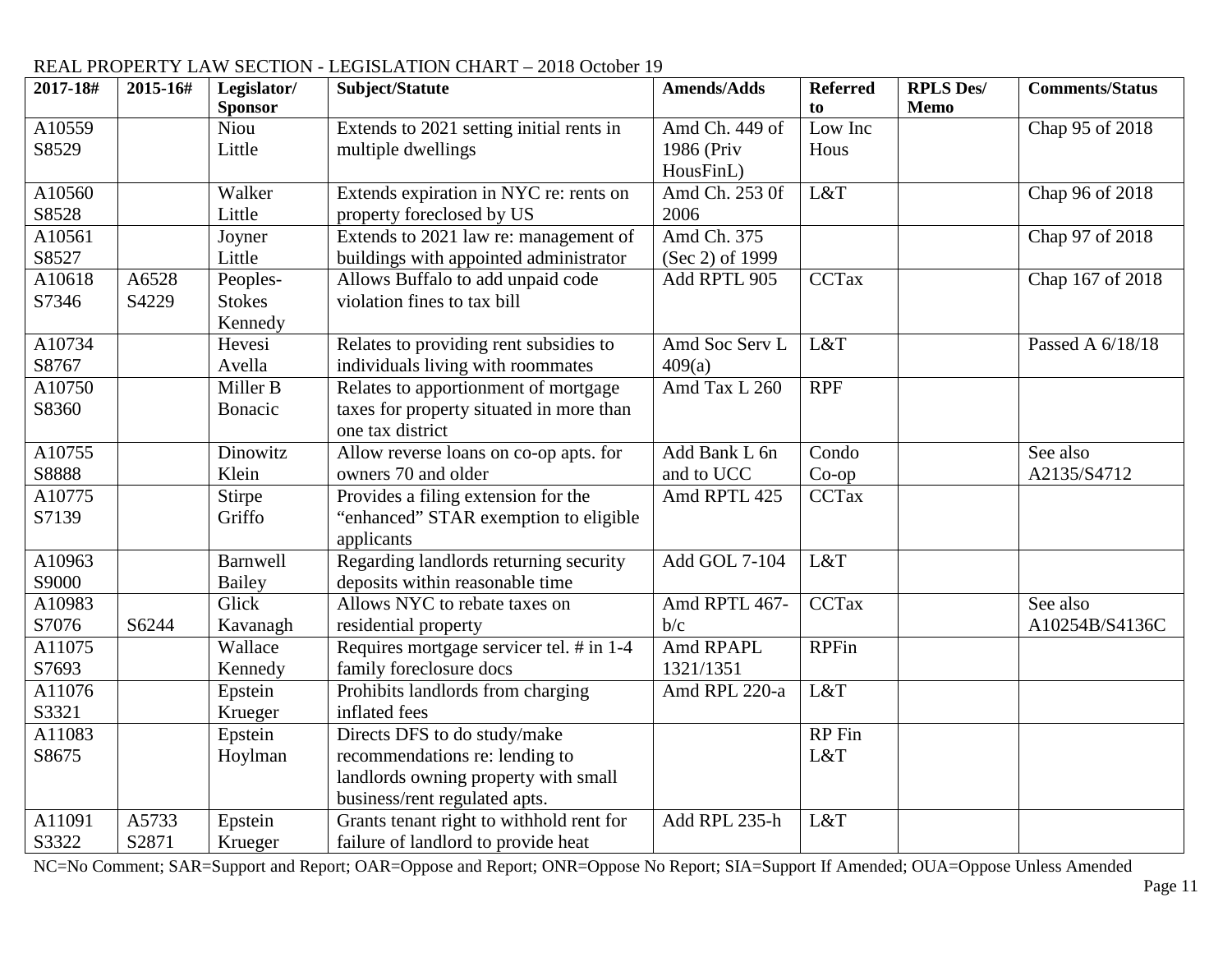| 2017-18# | 2015-16# | Legislator/  | Subject/Statute                      | <b>Amends/Adds</b> | <b>Referred</b> | <b>RPLS Des/</b> | Comments/Status |
|----------|----------|--------------|--------------------------------------|--------------------|-----------------|------------------|-----------------|
|          |          | Sponsor      |                                      |                    | t0              | Memo             |                 |
| A11258   | A4763    | Comrie       | Notice to homeowners whose           | Amd RPAPL          | <b>RPFin</b>    |                  |                 |
| S6260    | S6260    | <b>Bohen</b> | foreclosure resulted in surplus      | 1303               |                 |                  |                 |
| A11270   |          | Rosenthal L  | Requires display of building address | Add Gen Mun L      |                 |                  |                 |
| S8027    |          | Boyle        | numbers                              | $125-b$            |                 |                  |                 |

#### **NYS 2017-2018 Assembly -** *Note - Single House Bills Not Tracked after 2017*

| 2017-18# | 2015-16# | Legislator/    | Subject/Statute                         | <b>Amends/Adds</b> | <b>Referred</b> | <b>RPLS Des/</b> | <b>Comments/Status</b> |
|----------|----------|----------------|-----------------------------------------|--------------------|-----------------|------------------|------------------------|
|          |          | <b>Sponsor</b> |                                         |                    | to              | <b>Memo</b>      |                        |
| A94      | A1578    | Cahill         | Allows creation of new cooperative      | Add RPTL Art.      | <b>CCTax</b>    |                  |                        |
|          |          |                | county full value assessment system     | 17                 |                 |                  |                        |
| A125     | A1684    | Cahill         | Require assessment values to be updated | Add RPTL 306       | <b>CCTax</b>    |                  |                        |
|          |          |                | not less than every 5 years             |                    |                 |                  |                        |
| A142     | A1388    | Cahill         | Require assessor receipt for STAR       | Amd RPTL 425       | <b>CCTax</b>    |                  |                        |
|          |          |                | application                             |                    |                 |                  |                        |
| A354     | A608     | Weprin         | New assessment classification for       | Amd RPTL/          | Condo           |                  | See also A3444         |
|          | S4371    |                | condos $&$ co-ops                       | NYC Ad Cd /        | $Co$ -op        |                  |                        |
|          |          |                |                                         | NYC Charter        |                 |                  |                        |
| A 547    | A6350    | Perry          | Exempts from BR proceedings debtor      |                    |                 |                  |                        |
|          |          |                | interest in rent stabilized lease       |                    |                 |                  |                        |
| A801     | A1484    | Crouch         | Repeal RPTL 735 which prohibits use of  | Repeal RPTL        | <b>CCTax</b>    |                  |                        |
|          |          |                | Small Claims proceeding testimony in    | 735                |                 |                  |                        |
|          |          |                | future action                           |                    |                 |                  |                        |
| A1053    | A10745   | Weinstein      | To include reverse mortgages as "Home   | Amd RPAPL          | RP Fin          |                  |                        |
|          |          |                | loan" for required prior notices        | 1304               |                 |                  |                        |
| A1084    | A1789    | Dinowitz       | Requires 2/3 member vote to allow       | Amd GenBusL        | Condo           |                  |                        |
|          |          |                | condo/conversion sponsor to be          | 352-33/eee/eeee    | $Co$ -op        |                  |                        |
|          |          |                | managing agent                          |                    |                 |                  |                        |
| A1201    | A2344    | Englebright    | Tax exemption for persons $> 80$        | Add RPT L 465      | <b>CCTax</b>    |                  |                        |
| A1204    | A6699    | Englebright    | Prohibits non-disclosure provision in   | Add RPL 222-a      |                 |                  |                        |
|          | S1129    |                | hydraulic fracturing leases             |                    |                 |                  |                        |
| A1212    | A1713    | Zebrowski      | Permits condo/co-op BOD to take action  | Amd RPL &          | Condo           |                  |                        |
|          |          |                | vs. objectionable tenant                | <b>RPAPL</b>       | $Co$ -op        |                  |                        |
| A1353    | A2152    | Englebright    | Requires recording of PCDS with deed    | Amd RPL            | T&T             |                  |                        |
|          |          |                | and sending info to DEC                 | 291/462            |                 |                  |                        |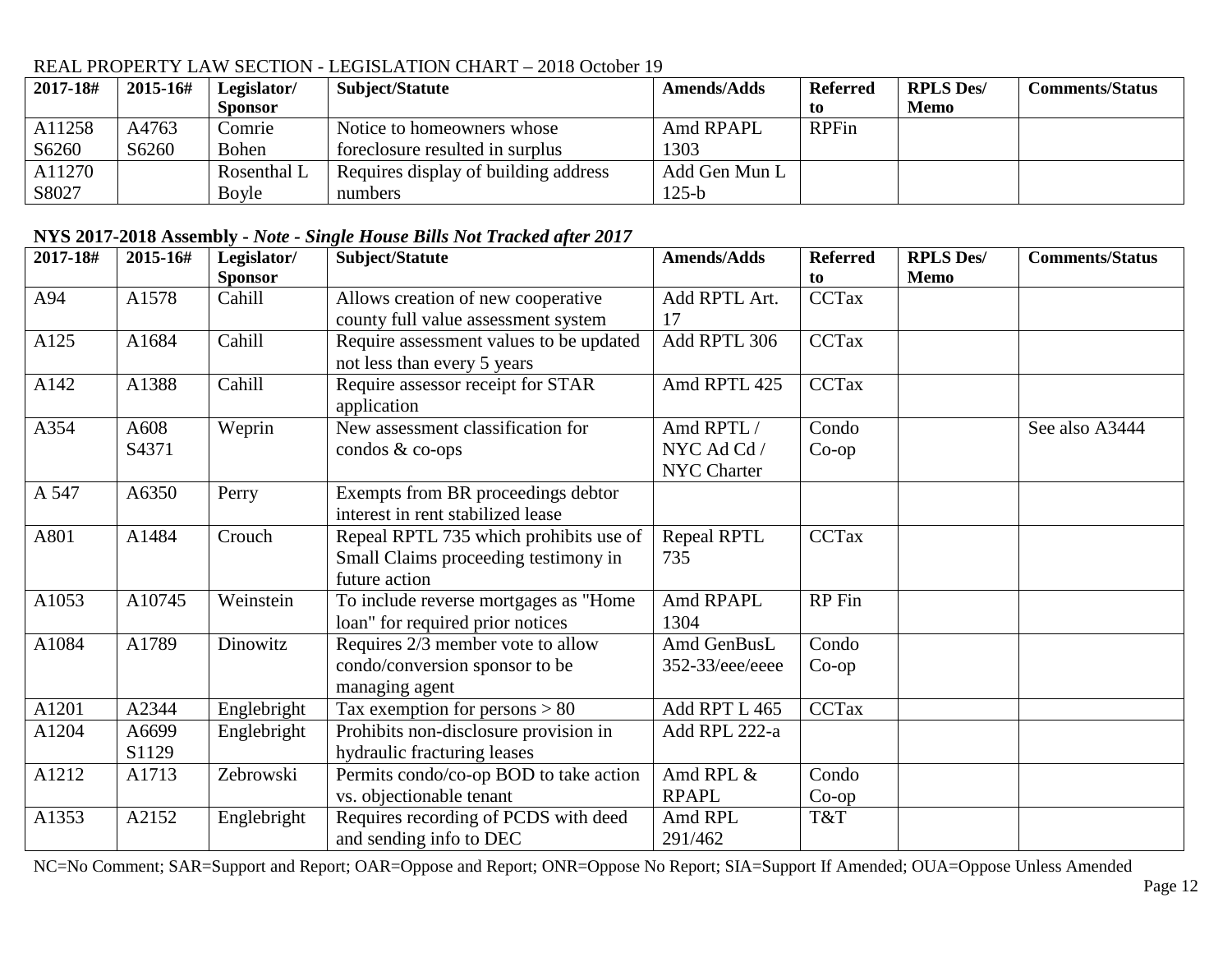| 2017-18# | 2015-16#          | Legislator/<br><b>Sponsor</b> | Subject/Statute                                                                                               | <b>Amends/Adds</b>                       | <b>Referred</b><br>to  | <b>RPLS Des/</b><br><b>Memo</b> | <b>Comments/Status</b>                                         |
|----------|-------------------|-------------------------------|---------------------------------------------------------------------------------------------------------------|------------------------------------------|------------------------|---------------------------------|----------------------------------------------------------------|
| A1543    | A1777             | Zebrowski                     | Full sch. Tax exemption for certain<br>persons > 75                                                           | Add RPT L 407-<br>k                      | <b>CCTax</b>           |                                 |                                                                |
| A1563    | A9655A<br>S7295   | Magnarelli                    | Allows municipality to compel<br>mortgagee of abandoned property to<br>either finish FC or discharge mortgage | Add RPAPL<br>1392                        | T&T                    |                                 |                                                                |
| A1608    | A2490<br>S3751    | Mosley                        | Free legal services in certain resid. FC<br>actions                                                           | Add/Amd<br><b>RPAPL &amp;</b><br>CountyL | RP Fin                 |                                 |                                                                |
| A1664    | A3337             | Hawley                        | Limits mortgagee flood insurance<br>requirements                                                              | Add RPL 283                              | RP Fin                 |                                 |                                                                |
| A1917    | A9670             | Lifton                        | Requires names of all LLC members in<br>Articles of Organization & State<br>contracts                         | Amd LLC L 203                            | <b>RP</b> Fin          |                                 | Connecting<br>campaign<br>contributions and<br>State contracts |
| A2050    | A574              | Lentol                        | Protects tenants of unlawful lofts from<br>eviction                                                           | Add MultDwell<br>L 286-1                 | L&T                    |                                 |                                                                |
| A2052    | A3979             | Englebright                   | Allows property tax freeze for owners 65<br>and up                                                            | Amd RPTL 467                             | <b>CCTax</b>           |                                 |                                                                |
| A2120    | A2686             | Pretlow                       | Voluntary real property tax lien transfers<br>to assist homeowner in FC due to unpaid<br>taxes                | Amd RPTL                                 | <b>CCTax</b><br>RP Fin |                                 |                                                                |
| A2220    | A4196             | Montesano                     | Makes mortgagee holding tax escrows<br>liable for late payment due to incorrect<br>registration               | Amd RPTL 953                             | <b>RP</b> Fin          |                                 |                                                                |
| A2241    | $A54\overline{3}$ | Rosenthal                     | Requires disclosure by auditor to<br>prospective buyers, owners and board of                                  | Add RPL 339-<br>gg, Renumber             | Condo<br>$Co$ -op      |                                 |                                                                |
|          |                   |                               | evidence which would materially impact<br>professional findings about fiscal health<br>of condo or coop       | gg-ii                                    |                        |                                 |                                                                |
| A2249    | A6442             | Englebright                   | Subdivision review requires school<br>district confirmation that parcel is in<br>district                     | Add GenMunL<br>$99-x$                    | Environ                |                                 |                                                                |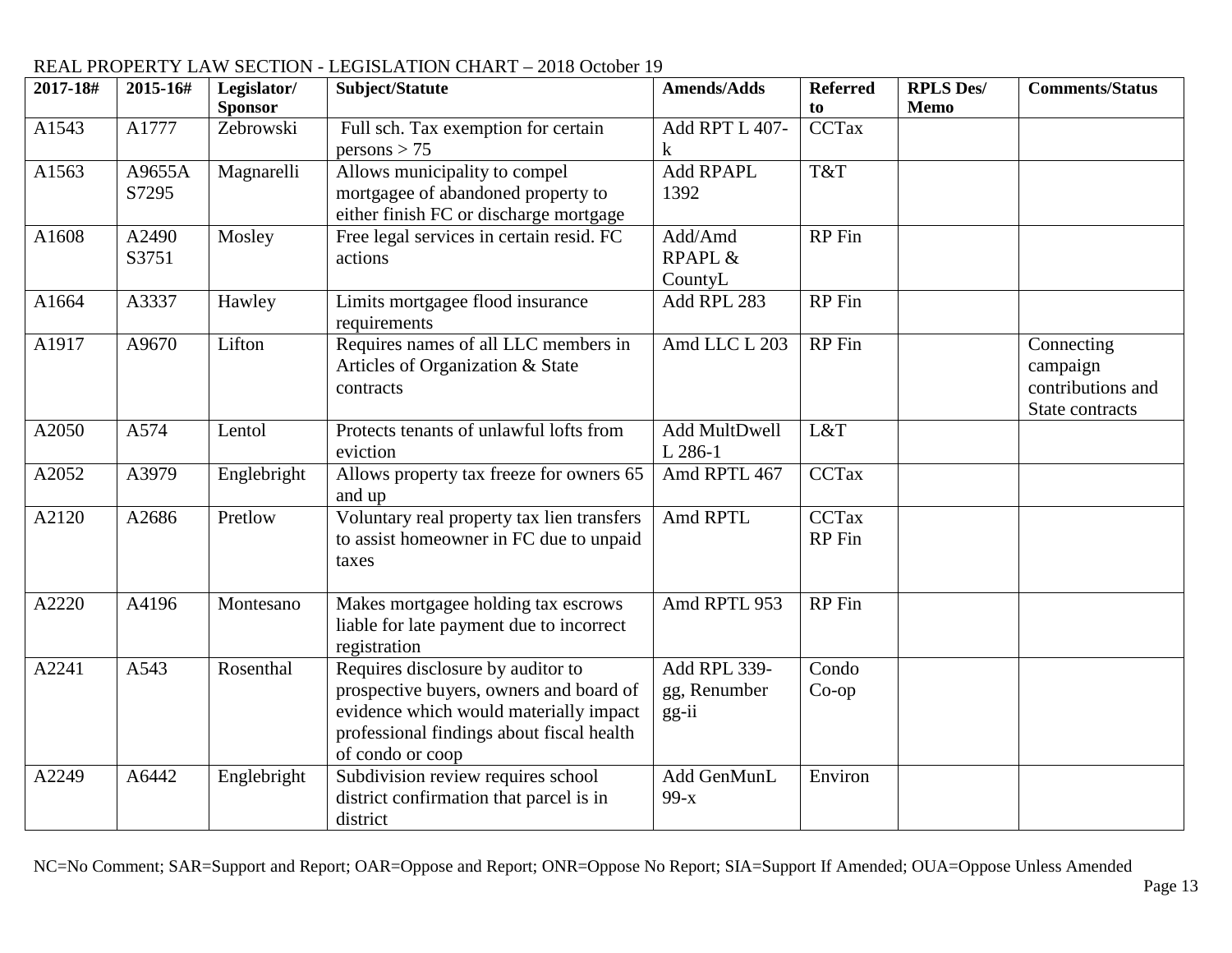| 2017-18# | 2015-16#       | Legislator/    | Subject/Statute                                                                                               | <b>Amends/Adds</b>            | <b>Referred</b> | <b>RPLS Des/</b> | <b>Comments/Status</b> |
|----------|----------------|----------------|---------------------------------------------------------------------------------------------------------------|-------------------------------|-----------------|------------------|------------------------|
|          |                | <b>Sponsor</b> |                                                                                                               |                               | to              | <b>Memo</b>      |                        |
| A2419    | A5242          | Paulin         | Establishes criteria for blighted<br>property/areas                                                           | Amd EDPL<br>103/204/206 &     | <b>CCTax</b>    |                  |                        |
|          |                |                |                                                                                                               | other laws                    |                 |                  |                        |
| A2498    | A5383          | Lifton         | All oil/gas/mineral leases to be recorded<br>w/in 30 days                                                     | Amd RPL 291                   | Com Leas        |                  |                        |
| A2499    | A5377          | Lifton         | Leases for oil/gas/minerals must be<br>signed by all property owners                                          | Amd GOL 5-333<br>& RPL 291-c  | Com Leas        |                  |                        |
| A2511    | A5391          | Lifton         | Restricts memo of lease recording for                                                                         | Amd RPL 291-c                 | T&T             |                  |                        |
|          |                |                | oil/gas/mineral leases                                                                                        |                               | Environ         |                  |                        |
| A2521    | A5381          | Lifton         | Notice requirements for assigning                                                                             | Amd GOL 5-333                 | T&T             |                  |                        |
|          |                |                | oil/gas/mineral leases                                                                                        |                               | Environ         |                  |                        |
| A2593    | A5502<br>S3741 | Rosenthal      | Limits rent increase after vacancy of a<br>housing accommodation and relates to<br>the maximum allowable rent |                               |                 |                  |                        |
| A2614    | A6631          | Perry          | Requires notification of balance<br>due/satisfaction after sale                                               | Amd RPAPL<br>1354             | <b>RP</b> Fin   |                  |                        |
| A2654    | A5390          | Lifton         | Requires certain statements re: value and<br>title to be included in oil/gas/mineral<br>leases                | Amd GOL 5-333                 |                 |                  |                        |
| A2643    | A3761          | Ra             | Provides RP tax exemptions for first<br>time homebuyers                                                       | Add RPL 457-a                 | <b>CCTax</b>    |                  |                        |
| A2715    | A4126A         | DenDekker      | Requires brokers & salespersons to<br>include license number when signing<br>closing documents                | Add RPL 442-k                 | T&T             |                  |                        |
| A2732    | A5552          | Sepulveda      | Extends time for tenants to purchase co-                                                                      | Amd GBL 352-                  | Condo           |                  |                        |
|          | S271           |                | op unit                                                                                                       | eeee                          | $Co$ -op        |                  |                        |
| A3186    | A477           | Ryan           | Requires giving notice to mortgagors in                                                                       | Amd RPAPL                     |                 |                  |                        |
|          | S765           |                | default for 30 days or more                                                                                   | 1304-a                        |                 |                  |                        |
| A3435    | A2536          | Kim            | Requires mortgage bill of rights<br>pamphlet to be signed before application                                  | Add Bank L 35                 | <b>RP</b> Fin   |                  |                        |
| A3444    | A422           | Den Dekker     | Re: classifying condos/co-ops for<br>assessment purposes                                                      | Amd RPTL<br>multiple sections | <b>CCTax</b>    |                  | See also A354          |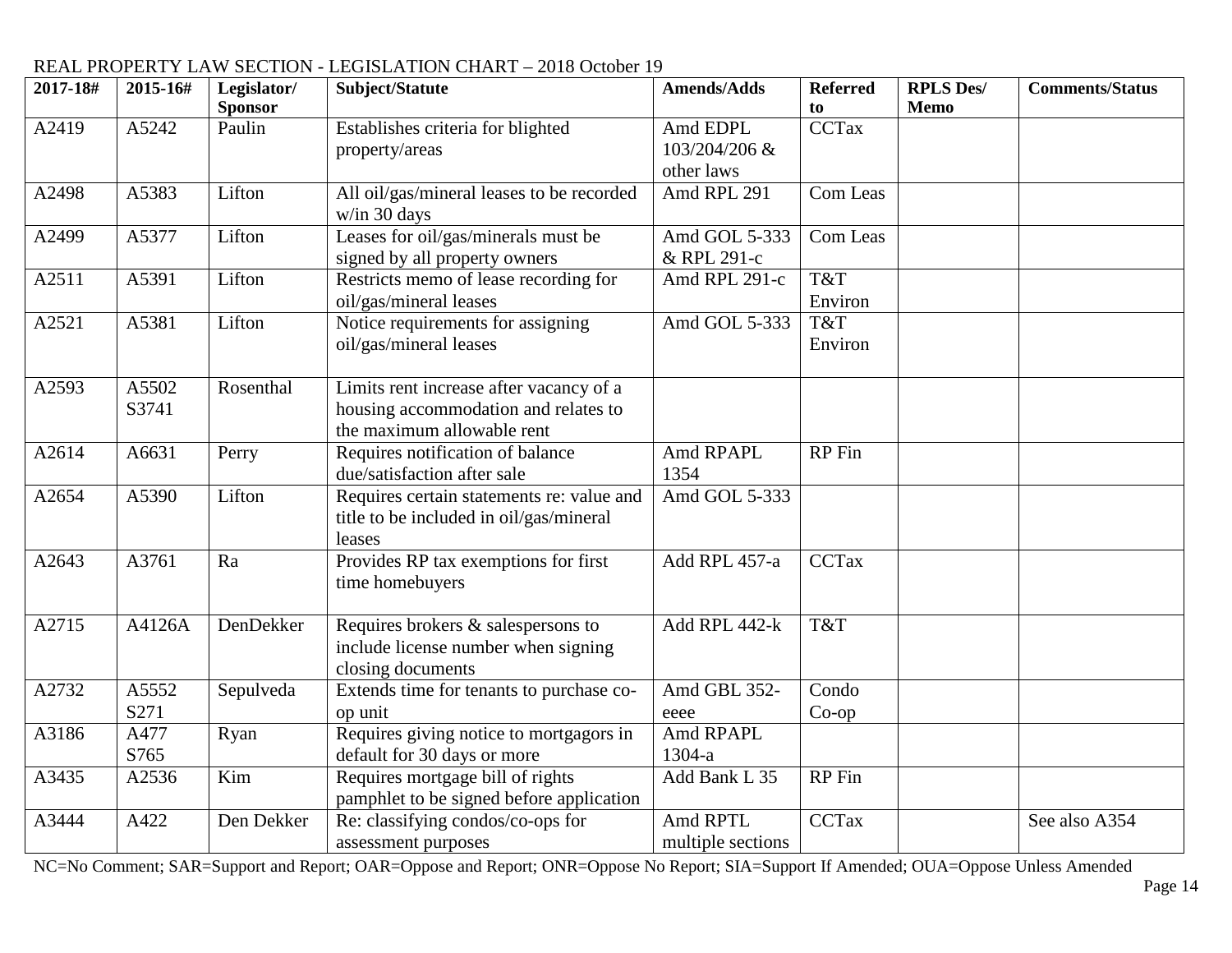| 2017-18# | 2015-16#      | Legislator/<br><b>Sponsor</b> | Subject/Statute                                                                                                                       | <b>Amends/Adds</b>                  | <b>Referred</b><br>to                       | <b>RPLS Des/</b><br><b>Memo</b> | <b>Comments/Status</b> |
|----------|---------------|-------------------------------|---------------------------------------------------------------------------------------------------------------------------------------|-------------------------------------|---------------------------------------------|---------------------------------|------------------------|
| A3518    | A573<br>S3585 | Rosenthal                     | Requires landlords to provide rental<br>history on DHCR form upon the signing<br>of vacancy lease                                     | Add NYC Ad<br>Cd 26-517.2           | L&T<br>Low Inc<br>Hous                      |                                 |                        |
| A3576    | A588          | Rosenthal                     | Provides bankruptcy exemption for rent<br>regulated tenants                                                                           | Amd D&C L<br>282                    | L&T                                         |                                 |                        |
| A3636    | A3325         | Aubry                         | Establishes a one year moratorium on<br>actions to foreclose a mortgage                                                               | Add RPAPL<br>1392                   | Workout<br><b>BR</b><br><b>RP</b> Fin<br>PI |                                 |                        |
| A3813    | A6395         | Perry                         | Requires applications in condos and<br>coops to be acted on within 45 days and<br>failure is deemed approval                          | Add RPL                             | Condo<br>$Co$ -op                           |                                 |                        |
| A3874    | A2234         | Rosenthal                     | Relates to penalties for owners of<br>property who fail to file a proper or<br>timely rent registration statement                     | Add ETPA                            | T&T                                         |                                 |                        |
| A3901    | A311          | Dinowitz                      | Governs election of board by residents<br>of coops and condos                                                                         | Add GenBusL                         | Condo<br>$Co$ -op                           |                                 |                        |
| A3931    | A629          | Rosenthal                     | Relates to repealing provisions of NYC<br>Ad Cd relating to evicting tenants when<br>building demolished or substantially<br>altered  | Add NYC Ad<br>C <sub>d</sub>        | L&T                                         |                                 |                        |
| A4084    | A5665         | Hooper                        | Requires owner in contract for home<br>improvements to have 15 days from<br>estimated completion date for inspection                  | Add GBL                             | Const                                       |                                 |                        |
| A4085    | A10213        | Hooper                        | Authorizes municipalities to impose a<br>tax lien upon foreclosed property for<br>unpaid building code & zoning fines and<br>expenses | Add GenMunL                         | T&T<br><b>CCTax</b>                         |                                 |                        |
| A4094    | A5681         | Hooper                        | Creates land banks for the acquisition of<br>vacant & abandoned properties &<br>authorizes the sale of such properties                | Add CountyL 55<br>& Amd. UDC<br>Act | T&T                                         |                                 |                        |
| A4170    | A696          | Rosenthal                     | Relates to requiring owners to provide<br>tenants with notice if lead-based paint or<br>dust has been found in the unit               | Amd NYC Ad<br>Cd 27-2056.4          | L&T<br>Environ                              |                                 |                        |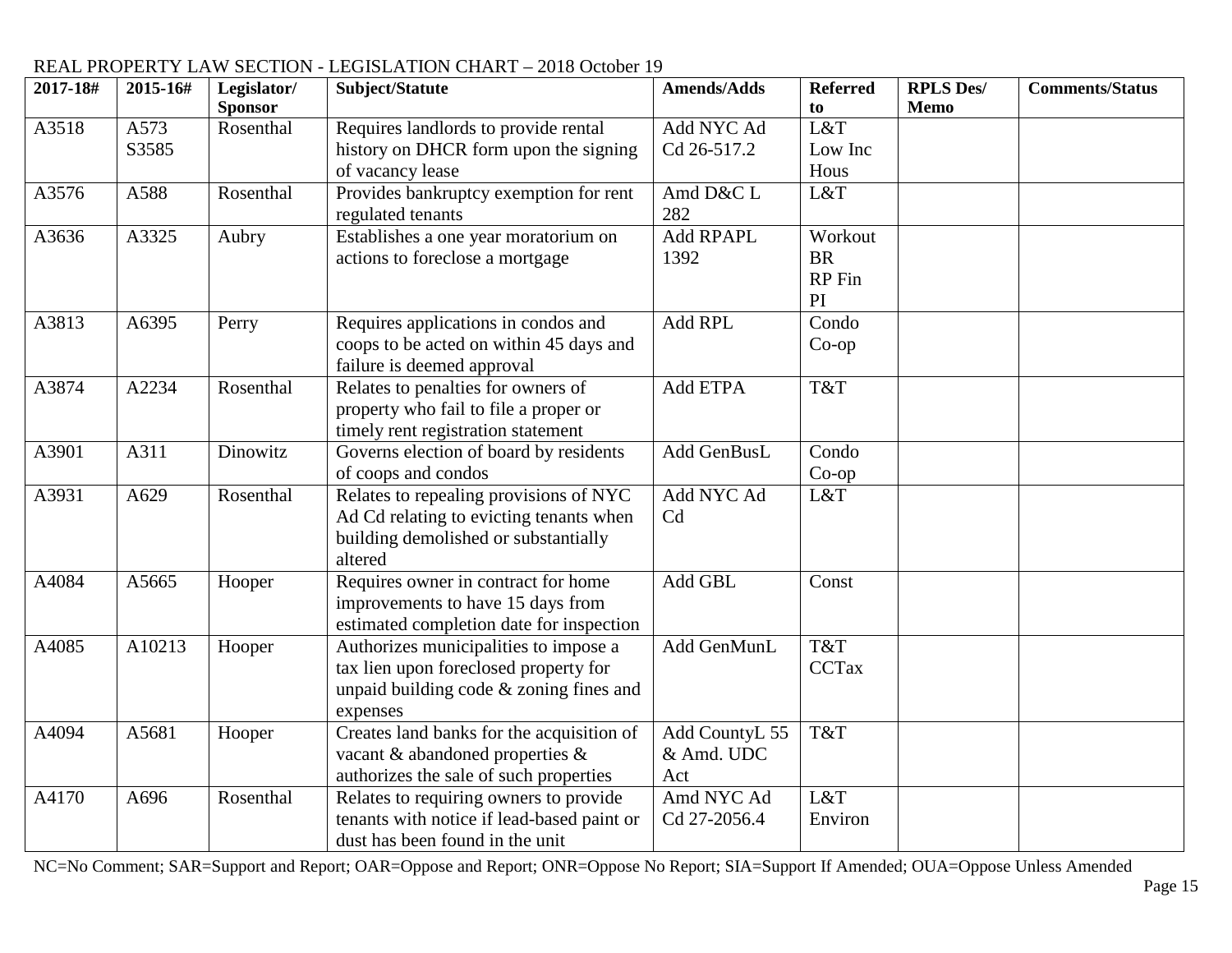| 2017-18#       | 2015-16# | Legislator/<br><b>Sponsor</b> | Subject/Statute                                                                                         | <b>Amends/Adds</b>           | <b>Referred</b><br>to | <b>RPLS Des/</b><br><b>Memo</b> | <b>Comments/Status</b> |
|----------------|----------|-------------------------------|---------------------------------------------------------------------------------------------------------|------------------------------|-----------------------|---------------------------------|------------------------|
| A4216          | A5687    | Hooper                        | Relates to special proceeding to convey<br>title to abandoned dwellings to<br>individuals               | Add RPAPL                    | T&T                   |                                 |                        |
| A4232          | A807     | Rosenthal                     | Imposes civil penalties on landlords for<br>including unenforceable provisions in<br>residential leases | Add RPL                      | L&T                   |                                 |                        |
| A4803          | A1316    | Rosenthal                     | Relates to unlawful tenancies under<br><b>ETPA</b>                                                      | Add ETPA                     | L&T                   |                                 |                        |
| A4888          | A9329    | Rosenthal                     | Relates to MCI rent increased                                                                           | Add NYC Ad<br>C <sub>d</sub> | L&T                   |                                 |                        |
| A4895          | A9394    | Kearns                        | Requires notice to municipality of any<br>FC action                                                     | Amd RPAPL<br>1303            | <b>RP</b> Fin         |                                 |                        |
| A4931          | A419     | Rosenthal                     | Prohibits fuel pass along in rent<br>controlled apartments                                              | Add NYC Ad<br>Cd             | L&T                   |                                 |                        |
| A4948          | A916     | Rosenthal                     | Limits MCI rent adjustments                                                                             | Add NYC Ad<br>Cd             | L&T                   |                                 |                        |
| A4966          | A864     | Rosenthal                     | Exempts certain renter regulated tenants<br>from bankruptcy proceeding                                  | Add D&C L                    | Workout<br><b>BR</b>  |                                 |                        |
| A4969<br>S3746 | A9903    | Rosenthal<br>Griffo           | Incentives for residential green building<br>program                                                    | Add Pub Auth L<br>1872-a     | Green                 |                                 |                        |
| A4998          | A5028    | O'Donnell                     | Establishes licensing for building<br>managers                                                          | Add NYC Ad<br>Cd             | L&T                   |                                 |                        |
| A5011          | A5027    | O'Donnell                     | Relates to buy-outs of Mitchell-Lama<br>projects                                                        | <b>Add Priv</b><br>HousFinL  | L&T                   |                                 |                        |
| A5155          | A8340    | O'Donnell                     | Creates small business lease program                                                                    | Add NYC Ad<br>Cd             | L&T                   |                                 |                        |
| A5202          | A7241    | Rosenthal                     | Enacts tenant protection act of 2017                                                                    | Add NYC Ad<br>Cd             | L&T                   |                                 |                        |
| A5376          | A3260    | Titus (MS)                    | Prohibits mortgagee from refusing to<br>accept partial mortgage payments                                | Add RPL                      | Workout<br><b>BR</b>  |                                 |                        |
| A5558          | A3727    | Cymbrowitz                    | Relates to waivers of MCI rent<br>adjustments                                                           | Add NYC Ad<br>Cd             | L&T                   |                                 |                        |
| A5771          |          | Cymbrowitz                    | Relating to recovery of housing<br>accommodations by landlord                                           | NYC Ad Cd                    | L&T                   |                                 |                        |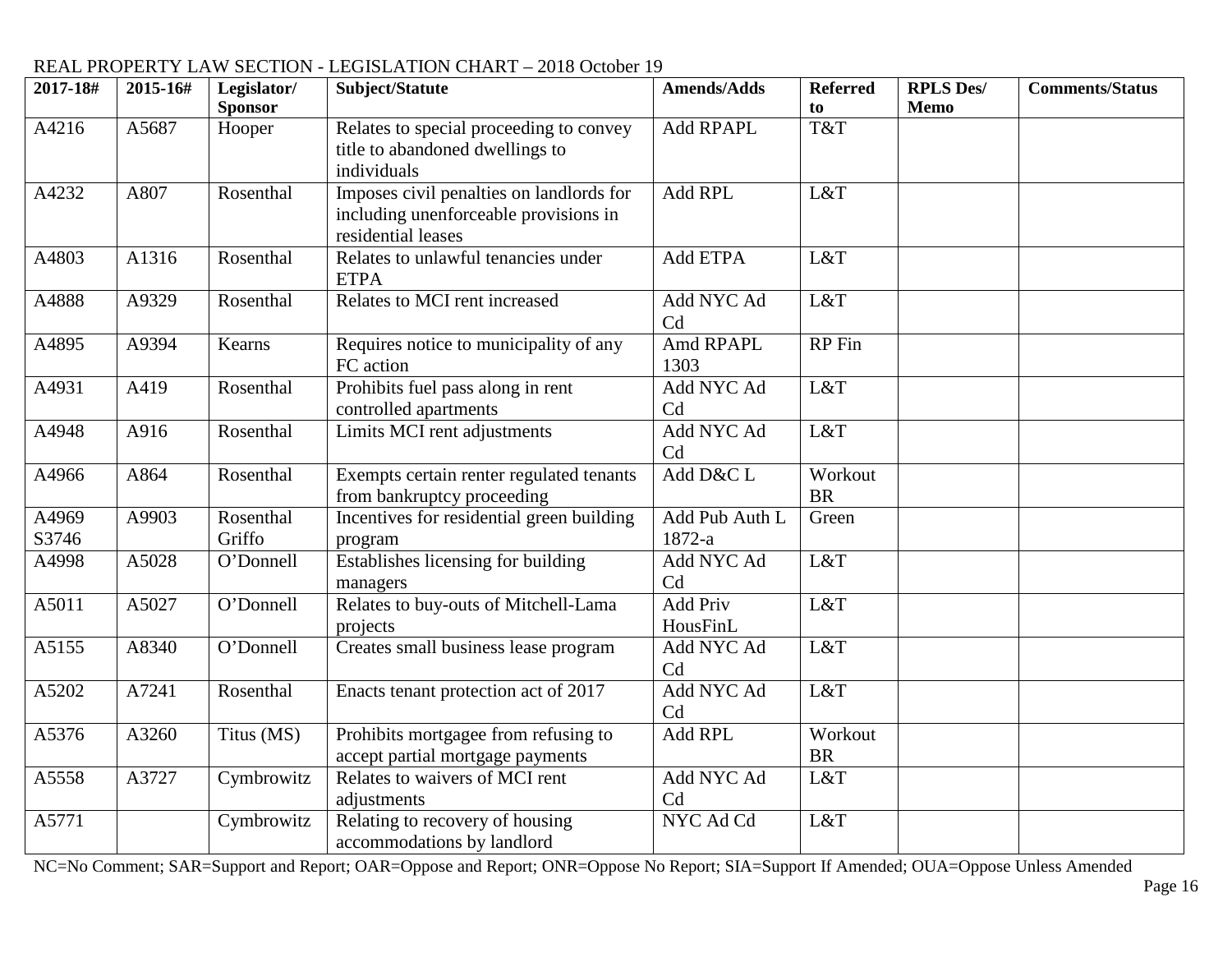| 2017-18# | 2015-16# | Legislator/      | Subject/Statute                            | <b>Amends/Adds</b> | <b>Referred</b> | <b>RPLS Des/</b> | <b>Comments/Status</b> |
|----------|----------|------------------|--------------------------------------------|--------------------|-----------------|------------------|------------------------|
|          |          | <b>Sponsor</b>   |                                            |                    | to              | <b>Memo</b>      |                        |
| A5772    |          | Cymbrowitz       | Limits rent increases after vacancy        | NYC Ad Cd          | L&T             |                  |                        |
| A5775    |          | Cymbrowitz       | Prohibits landlord from adding charges     | <b>RPL</b>         | L&T             |                  |                        |
|          |          |                  | for additional services to base rent       |                    |                 |                  |                        |
| A5786    |          | Cymbrowitz       | Relates to charges for application fees    | <b>RPL</b>         | L&T             |                  |                        |
| A5816    |          | Cymbrowitz       | Establishes a residential condominium      | Add GenBusL        | Condo           |                  | See also A581          |
|          |          |                  | owner's bill of rights                     | §352-eeeee         | $Co$ -op        |                  |                        |
| A6143    |          | Rosenthal        | Requires notification by mortgages         | Amd NYC Ad         | RP Fin          |                  |                        |
|          |          |                  | commencing FC in NYC re: at-risk           | C <sub>d</sub>     |                 |                  |                        |
|          |          |                  | properties                                 |                    |                 |                  |                        |
| A6302    |          | Crespo           | Allows persons $60$ or $>$ in municipal    | Add Pub Hous L     | Low Inc.        |                  |                        |
|          |          |                  | housing to keep pets                       | $223-c$            | Hous            |                  |                        |
| A6329    | A5877    | Finch            | Enacts wetlands homeowner's relief act     | Add EnConL         | Environ         |                  |                        |
|          |          |                  |                                            | 24-303             |                 |                  |                        |
| A6393    | A8112    | Robinson         | Disclosures re refinancing of existing     | Amd Bank 595-a     | RP Fin          |                  |                        |
|          | S2919    | Funke            | mortgage                                   |                    | PI              |                  |                        |
| A6456    | A2748    | Titone           | Re: use of POA in banking transactions     | Add to S. 9        | <b>RP</b> Fin   |                  |                        |
|          |          |                  |                                            | BankL              |                 |                  |                        |
| A6470    |          | Magnarelli       | Requires mortgage servicer to pay          | Amd RPAPL          | <b>RP</b> Fin   |                  |                        |
|          |          |                  | HOA/condo/co-op fees to maintain           | 1308               | Condo           |                  |                        |
|          |          |                  | abandoned unit                             |                    | $Co$ -op        |                  |                        |
| A6575    |          | <b>O'Donnell</b> | Requires radon testing/disclosure before   | Amd RPL 240,       | T&T             |                  |                        |
|          |          |                  | sale of real property                      | 242, 444-b, 462    |                 |                  |                        |
| A6714    |          | Zebrowski        | Provides priority for certain unpaid       | <b>RPL</b>         | Condo           |                  |                        |
|          |          |                  | common charge liens                        |                    | $Co$ -op        |                  |                        |
| A6819    |          | Hunter           | Requires landlords to ensure rental        | Add RPL            | L&T             |                  |                        |
|          |          |                  | properties have utility service prior to   |                    |                 |                  |                        |
|          |          |                  | renting                                    |                    |                 |                  |                        |
| A6822    |          | Hunter           | Relates to liability and penalties for     | Add MultDwell      | L&T             |                  |                        |
|          |          |                  | illegal conversion                         | L                  |                 |                  |                        |
| A6967    |          | Zebrowski        | Requires residential landlords to mitigate | Add RPL 227-e      | L&T             |                  |                        |
|          |          |                  | damages after tenant vacates early         |                    |                 |                  |                        |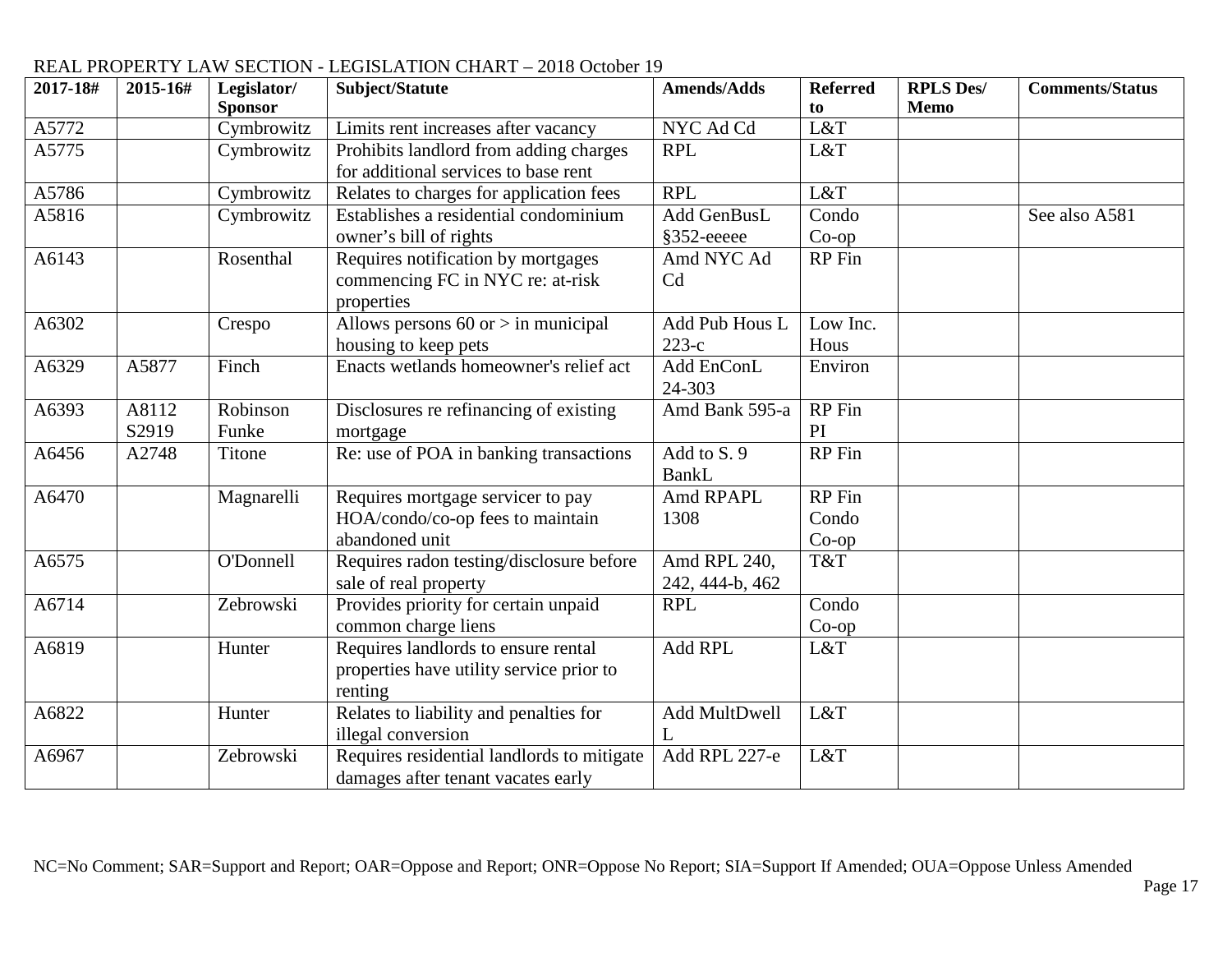#### **2017-18# 2015-16# Legislator/ Sponsor Subject/Statute Amends/Adds Referred to RPLS Des/ Memo Comments/Status** A7111 A1120 S5644 Lavine  $\frac{45 \text{ days to act on } }{45 \text{ days to act on } }$ purchase offer Add RPL 360- 364 Condo Co-op OAR: RPLS #2 3/11/11 Memo #3 6/3/13 See also 2015-16 A6395 Passed S 6/14/16 A7211A | A9546 | Paulin | Change in PILOT payments due to revised assessment does not apply to school district until its next fiscal year Amd RPTL 561 CCTax A7339 A3239 Fitzpatrick Provides for the de-regulation of rentstabilized housing accommodations Add EmHous RentCtrl L&T A7341 A3763 Fitzpatrick Eliminates certain restrictions on the right to an eviction for landlord's personal use Add NYC Ad Cd L&T A7348 A3097 Fitzpatrick Provides an alternative hardship allowance based on 8.50% of assessed value Add NYC Ad Cd L&T A7355 A2173A McDonald Relates to special proceedings to convey title to abandoned real property in cities, towns or villages Add RPAPL T&T A7661 A3303 Fitzpatrick Provides for eminent domain reform and Home and Property Protection Act Amd EDPL, NPCL, GML, Pub Auth L CCTax A7664 A3925 Fitzpatrick Extends affordable housing development loans to all NY municipalities Amd Priv HousFinL 1150- 53 Low Inc Hous A7366 Walker Relates to protecting the rights of Mitchell-Lama residents Add HousL L&T A7420 A2968 Titone Relates to sales of r.p. by not-for-profit corps Amd NPC L 509 NFP A7520 Lentol Relates to regulation of short-term rental units Add MultDwell  $\mathbf{L}$ L&T A8162 Bichotte Expands definition of seniors re: rights in condo-co-op conversion Amd GenBusL 352 Condo Co-op

# REAL PROPERTY LAW SECTION - LEGISLATION CHART – 2018 October 19

# **NYS 2017-2018 Senate -** *Note - Single House Bills Not Tracked after 2017*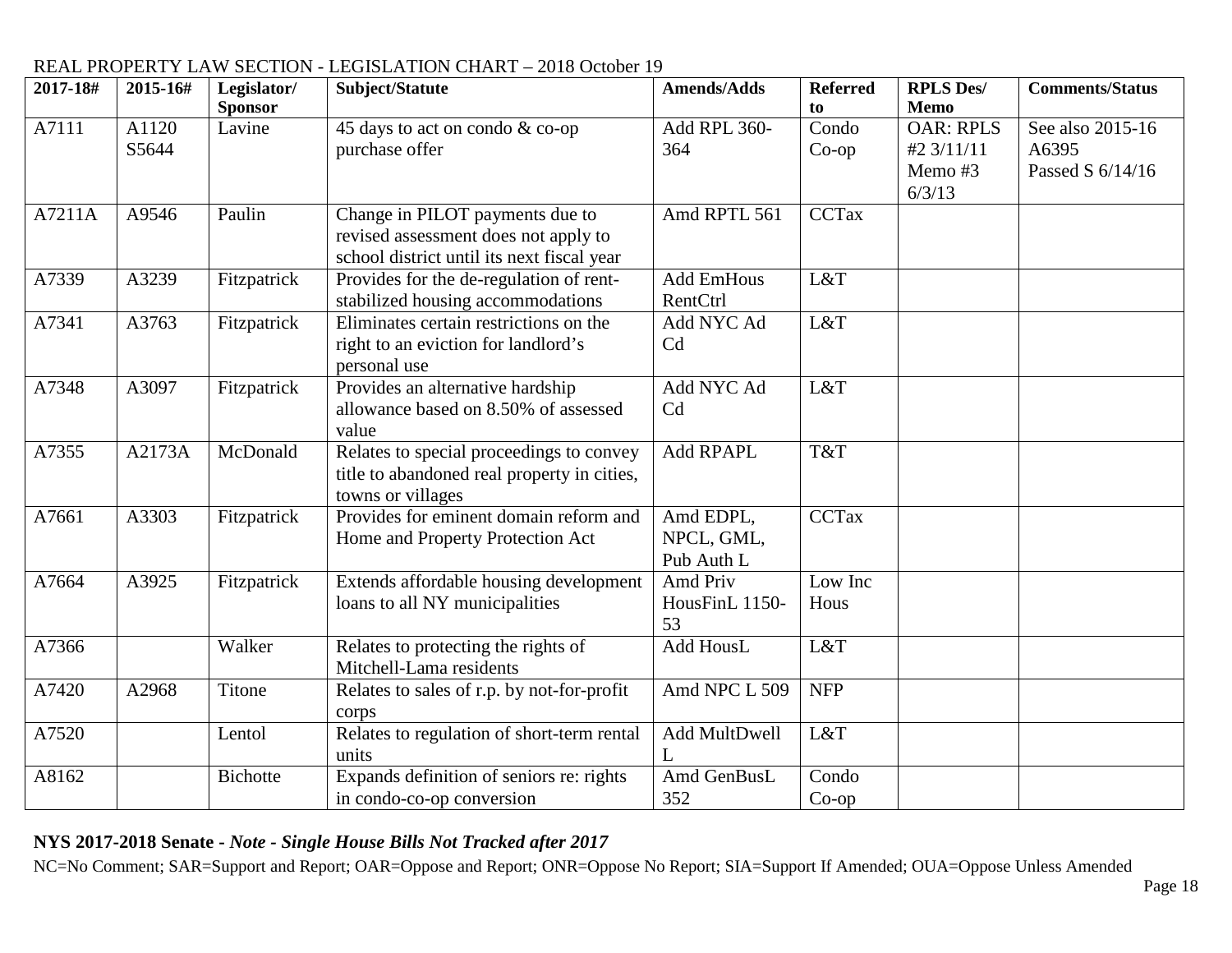#### **2017-18# 2015-16# Legislator/ Sponsor Subject/Statute Amends/Adds Referred to RPLS Des/ Memo Comments/Status** S14 A9698 S7542 Kaminsky Relates to establishing the residential real estate tax credit Amd Tax  $606$  T&T S91 A7864 S345 Hoylman Includes, aunts, uncles etc. for determining rights of family members in public housing Amd. Pub Hous L 14  $\overline{LRT}$ S<sub>105</sub> S<sub>6757</sub> Hoylman Penalties for property owners for not filing rent registration statement Amd ETPA & NYC Ad Cd L&T S110 S3746 Hoylman Protects non-purchasing seniors from eviction per a condo/co-op conversion Amd  $\overline{\text{Ch } 555}$ 1982 §10 Condo Co-op See also S2309 S122 A9192<br>S6454 Hoylman Penalties for property owners for not filing rent registration statement Amd ETPA & NYC Ad Cd<br>Amd RPTL 467 L&T S237 A5416 S<sub>1074</sub> Golden Increases maximum income eligibility for seniors tax exemption  $\overline{CCTax}$  Passed S  $\frac{2}{24/16}$ S433 | S2239 | Peralta Home Mortgage Bridge Loan Assistance Act Add PHFL 1250-56 RP Fin S551 S3921 Young Provides for obligations of parties in land contracts Add RPL 246-a T&T S637 A1426 S99 Boyle Provides for hearing officers for coop board/owner disputes Add Coop Corps 78, Amd Exec 63 Condo Co-op S767 | S6883 | Stewart-Cousins Prohibits terminating tenancy without cause for seniors/persons with disabilities; Add RPL  $228-a$  L&T  $S997$  S1375 Bonacic Provides eviction stay for certain holdover tenants Amd RPAPL 753 L&T

Allows tenants to decline amenities if

Creates separate assessment class for

Prohibits non-disclosure provision in

Protects non-purchasing seniors from eviction per a condo/co-op conversion

hydraulic fracturing leases

rent will increase

condos/co-ops

# REAL PROPERTY LAW SECTION - LEGISLATION CHART – 2018 October 19<br>2017-18# 2015-16# Legislator/ Subject/Statute Amends/Adds

S1217 S8213 Rivera

A4224

A6699

S2309 S3746 Alcantara

S893 Avella

S1129 Avella

S1408

S1581

NC=No Comment; SAR=Support and Report; OAR=Oppose and Report; ONR=Oppose No Report; SIA=Support If Amended; OUA=Oppose Unless Amended

Add RPL 226-a  $L&T$ 

Condo Co-op, **CCTax** 

Condo Co-op

Amd RPTL, RPL, NYC Ad

Add RPL 222-a

Amd Ch 555 1982 §10

Cd

See also S110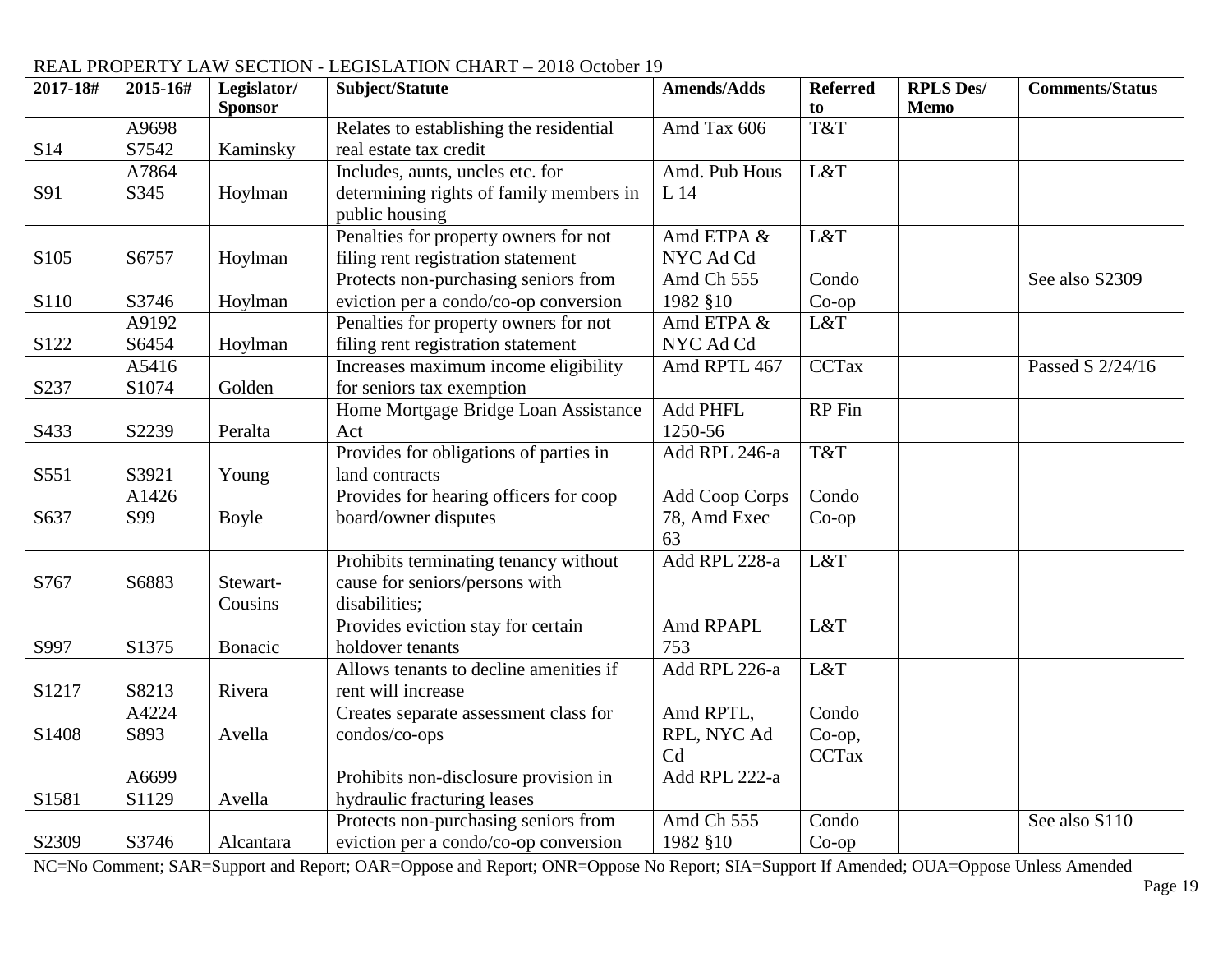| 2017-18# | 2015-16# | Legislator/    | Subject/Statute                            | <b>Amends/Adds</b> | <b>Referred</b> | <b>RPLS Des/</b> | <b>Comments/Status</b> |
|----------|----------|----------------|--------------------------------------------|--------------------|-----------------|------------------|------------------------|
|          |          | <b>Sponsor</b> |                                            |                    | to              | <b>Memo</b>      |                        |
|          | A3260    |                | Re: title company duty to set out illegal  | Add RPL 291-k      | T&T             | <b>OAR</b>       |                        |
| S2352    | S2528    | Parker         | restrictive covenants in back title and    |                    |                 | RPLS #6          |                        |
|          |          |                | record modification                        |                    |                 | 2/17/11          |                        |
|          |          |                |                                            |                    |                 | Memo #6          |                        |
|          |          |                |                                            |                    |                 | 6/3/13           |                        |
|          |          |                | Allows offset of heating repairs agst.     | Amd MultDwell      | L&T             |                  |                        |
| S2365    | S3609    | Alcantara      | rent after certain notice to landlord      | L                  |                 |                  |                        |
|          |          |                | Grants tenants relocation costs from       | Amd RPAPL          | RP Fin          |                  |                        |
| S2443    | S4357    | Hamilton       | foreclosure sale up to \$1500              | 1354               |                 |                  |                        |
|          |          |                | Prohibits LL from requiring animals to     | Add RPL 235-h      | L&T             |                  |                        |
| S2714    | S7836    | Comrie         | be de-clawed                               |                    |                 |                  |                        |
|          |          |                | Disclose bedbug infestation for prior      | Add RPL 235-h      | L&T             |                  |                        |
| S2830    | S528     | Parker         | year to new tenant, incl. Co-ops and       |                    | Condo           |                  |                        |
|          |          |                | condos (N. A. to cities $> 1M$ )           |                    | $Co$ -op        |                  |                        |
|          |          |                | Certain lease modification agreements to   | Amd RPL 291-       | T&T             |                  |                        |
| S2902    | S6980    | Ritchie        | be recorded                                | cc                 |                 |                  |                        |
|          | A3966    |                | Prohibits LL from charging app. fees >     | Add RPL 220-a      | L&T             |                  | See also S3321         |
| S3074    | S1563    | Parker         | actual cost of credit check etc.           |                    |                 |                  |                        |
|          |          |                |                                            |                    |                 |                  |                        |
|          |          |                | Limits rent increase after vacancy         | Amd NYC Ad         | L&T             |                  |                        |
| S3107    | S1178    | Serrano        |                                            | Cd                 |                 |                  |                        |
|          |          |                | Requires written receipt for rent not paid | Amd RPL 235-e      | L&T             |                  |                        |
| S3138    | S590     | Squadron       | by check                                   |                    |                 |                  |                        |
|          |          |                | Revises eviction proceedings re: notice    | Amd RPAPL          | L&T             |                  |                        |
| S3183    | S2800    | Krueger et al  | to prevent avoidable eviction              | multiple sections  |                 |                  |                        |
|          |          |                | LL to pay penalty for failed eviction      | Amd NYC Ad         | L&T             |                  |                        |
| S3187    | S2803    | Krueger        | based upon primary residency               | Cd                 |                 |                  |                        |
|          |          |                | Permits NYC tenants to offset hazardous    | Add MultDwell      | L&T             |                  |                        |
| S3191    | S2844    | Krueger        | conditions repair agst. rent               | L 302-d            |                 |                  |                        |
|          |          |                | Requires single point of contact for       | Add Bank L 96-     | RP Fin          |                  |                        |
| S3216    | S3768    | <b>Sanders</b> | mortgage modifications                     | e                  |                 |                  |                        |
|          |          |                | Relates to allowable expenses for tenant   | Amd GOL 7-103      | L&T             |                  |                        |
| S3311    | S2815    | Krueger        | security deposit accounts                  |                    |                 |                  |                        |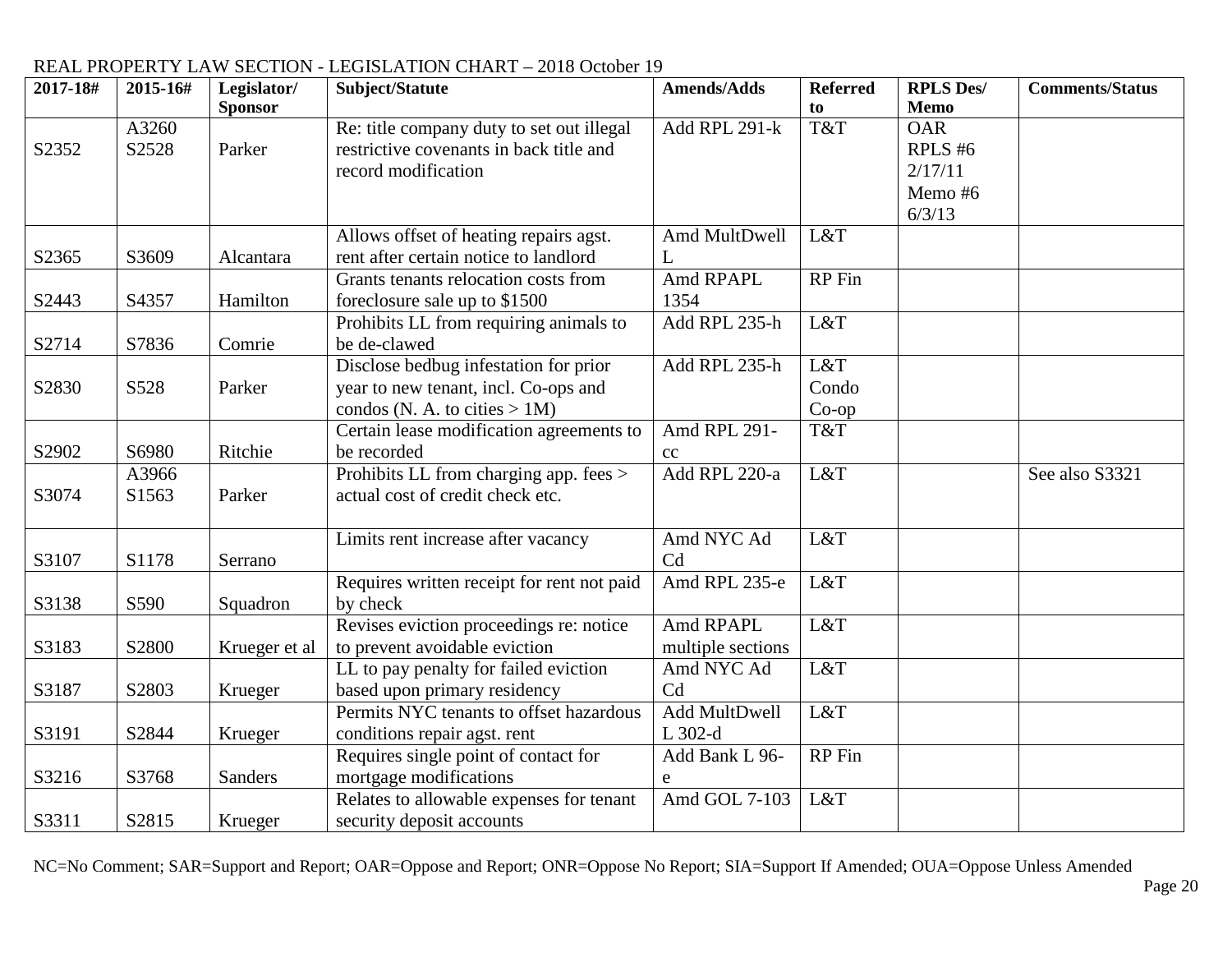| 2017-18# | 2015-16# | Legislator/<br><b>Sponsor</b> | Subject/Statute                           | <b>Amends/Adds</b> | <b>Referred</b><br>to | <b>RPLS Des/</b><br><b>Memo</b> | <b>Comments/Status</b> |
|----------|----------|-------------------------------|-------------------------------------------|--------------------|-----------------------|---------------------------------|------------------------|
|          |          |                               | Prohibits LL from charging app. fees >    | Add RPL 220-a      |                       |                                 | See also S3074         |
| S3321    | S2852    | Krueger                       | actual cost of credit check etc.          |                    |                       |                                 |                        |
|          |          |                               | Allows withholding of rent if no heat;    |                    |                       |                                 |                        |
|          |          |                               |                                           |                    |                       |                                 |                        |
| S3322    |          | Krueger                       | Add RPL 235-k; Old Bill S2871             |                    |                       |                                 |                        |
|          |          |                               | Relates to publication fees and on line   | Amd LLC L          | <b>RP</b> Fin         |                                 |                        |
| S3325    |          | Avella                        | data base for LLCs                        | 206/209            | T&T                   |                                 |                        |
|          |          |                               | Requires landlord to check sex offender   | Add MultDwell      | L&T                   |                                 |                        |
| S3339    |          | <b>Bailey</b>                 | registry for new lease/sublease & notify  | L 301-a            |                       |                                 |                        |
|          |          |                               | tenants w/ children                       |                    |                       |                                 |                        |
|          |          |                               | Authorizes eviction of tenant $< 62$ from | Amd NYC Ad         | L&T                   |                                 |                        |
| S3560    | S2283    | Little                        | rent regulated premises for owner's       | Cd                 |                       |                                 |                        |
|          |          |                               | personal use                              |                    |                       |                                 |                        |
|          |          |                               | Allows stay of up to 3 mos. for warrant   | Add RPAPL 754      | L&T                   |                                 |                        |
| S3598    | S2755    | Parker                        | of eviction and installment payments      |                    |                       |                                 |                        |
|          |          |                               | Plaintiff in FC must maintain property in | Amd RPAPL          | RP Fin                |                                 |                        |
| S3640    | S1779    | Parker                        | "good faith" (defined)                    | 1307               |                       |                                 |                        |
|          | A604     |                               | Requires a landlord to have clean hands   | Amd NYC Ad         |                       |                                 |                        |
| S3646    | S593     | Parker                        | in action for rent or eviction in certain | Cd                 |                       |                                 |                        |
|          |          |                               | cases, e.g., rent controlled units        |                    |                       |                                 |                        |
|          |          |                               | Creates "tenant rights act" re            | Add to RPL &       | L&T                   |                                 |                        |
| S3714    | S2854    | Krueger                       | tenant/landlord requirements              | others             |                       |                                 |                        |
|          |          |                               | Relates to primary residency of rent-     | NYC Ad Cd          | L&T                   |                                 |                        |
| S4395    |          | Murphy                        | regulated apartment                       |                    |                       |                                 |                        |
|          |          |                               | Requires coop boards to provide written   | CivRtsL            | Condo                 |                                 |                        |
| S4551    |          | <b>Sanders</b>                | statement of reasons when withholding     |                    | $Co$ -op              |                                 |                        |
|          |          |                               | consent to a purchase                     |                    |                       |                                 |                        |
|          |          |                               | Relates to prohibiting mortgagors from    | <b>RPL</b>         | Workout               |                                 |                        |
| S4679    |          | <b>Sanders</b>                | recovering legal fees incurred in         |                    | <b>BR</b>             |                                 |                        |
|          |          |                               | foreclosure actions                       |                    |                       |                                 |                        |
|          | A6549    |                               | Requires affidavit to court 30 days prior | <b>Add RPAPL</b>   | RP Fin                |                                 |                        |
| S4882    | S265     | Diaz                          | to starting FC action                     | 1304-a             | PI                    |                                 |                        |
|          |          |                               | Allows enhanced STAR for property         | Amd RPTL 425       | <b>CCTax</b>          |                                 |                        |
| S4993    | S2888    | Larkin                        | with at least one eligible owner          |                    |                       |                                 |                        |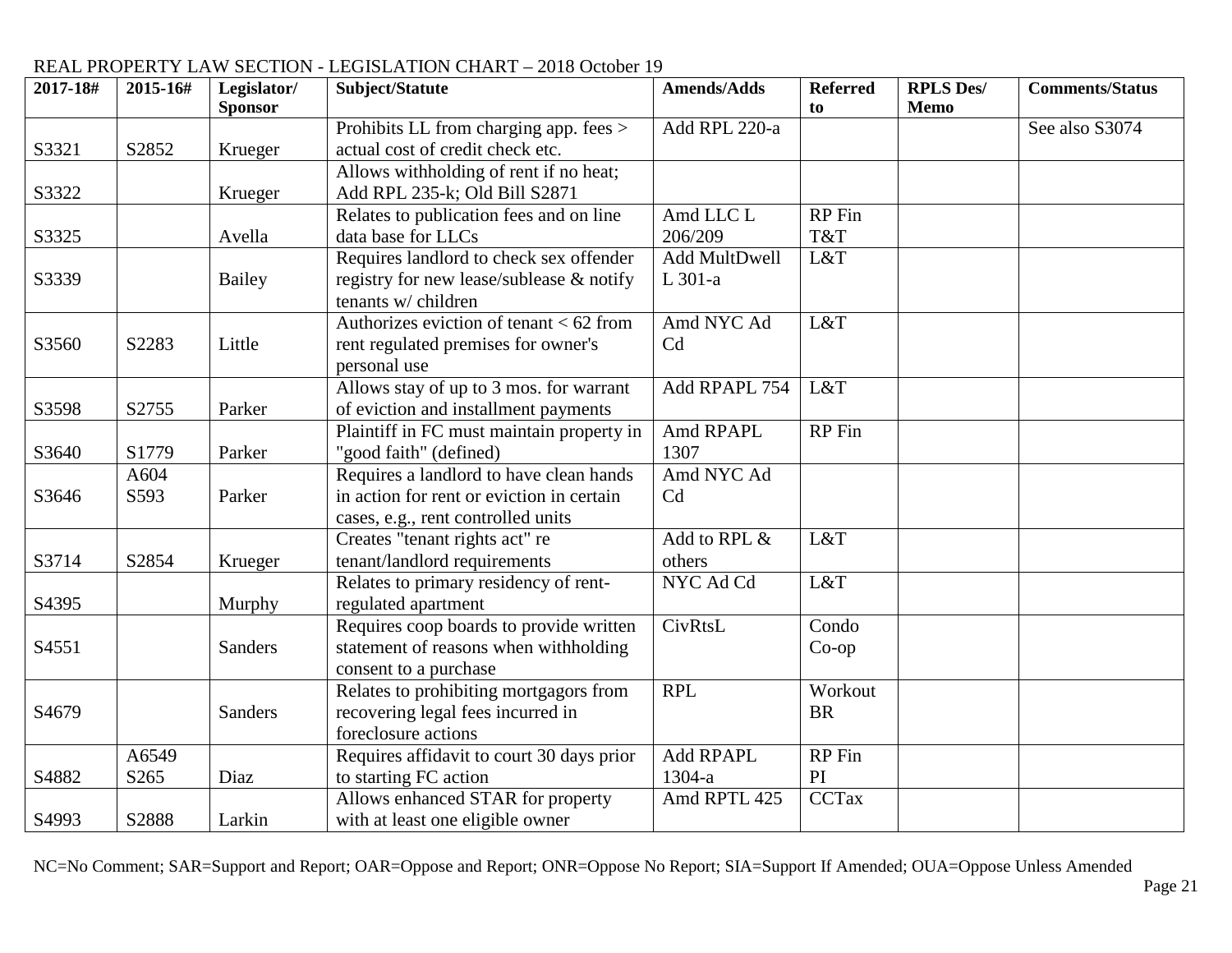| 2017-18# | 2015-16#          | Legislator/    | Subject/Statute                          | <b>Amends/Adds</b> | <b>Referred</b> | <b>RPLS Des/</b> | <b>Comments/Status</b> |
|----------|-------------------|----------------|------------------------------------------|--------------------|-----------------|------------------|------------------------|
|          |                   | <b>Sponsor</b> |                                          |                    | to              | <b>Memo</b>      |                        |
|          |                   |                | Defines blighted properties/areas        | Amd EDPL           | <b>CCTax</b>    |                  |                        |
| S5001    | S3868             | Bailey         |                                          | multiple sections  |                 |                  |                        |
|          |                   |                | Requires bank to notify municipality     | Amd RPAPL          | RP Fin          |                  |                        |
| S5058    |                   | Kennedy        | when filing foreclosure lis pendens      | 1303               | Zombie          |                  |                        |
|          |                   |                |                                          |                    | Housing         |                  |                        |
|          |                   |                |                                          |                    | Task            |                  |                        |
|          |                   |                |                                          |                    | Force           |                  |                        |
|          |                   |                | Establishes affordable housing $\&$      | <b>Add Priv</b>    |                 |                  | On Senate              |
| S5141    |                   | Little         | services program/housing trust fund corp | HousFinL Art.      |                 |                  | Committee              |
|          |                   |                |                                          | 28 1240-42;        |                 |                  | calendar for March     |
|          |                   |                |                                          | Low Inc Hous       |                 |                  | 15 <sub>th</sub>       |
|          |                   |                | Tenant of multiple dwelling may repair   | Add to             | L&T             |                  |                        |
| S5026    | S <sub>2420</sub> | Holyman        | habitability-impairing conditions and    | MultHous L $&$     | PI              |                  |                        |
|          |                   |                | offset agst. rent                        | MultDwell L        |                 |                  |                        |
|          |                   |                | Reforms statutory POA (repeals Gifts)    | Amd GOL            | T&T             |                  |                        |
| S5501    |                   | Hannon         | Rider in GO L $5-1501/1514$ )            | generally          |                 |                  |                        |
|          |                   |                | Relates to the elimination of the        | Add Lien L         | T&T             |                  |                        |
| S5863    |                   | Bonacic        | requirement of serving a notice of sale  |                    |                 |                  |                        |
|          |                   |                | upon an owner of property                |                    |                 |                  |                        |

### **NYS 2015-2016 Assembly and Senate**

| 2015-16#      | $2013 - 14#$ | Legislator/<br><b>Sponsor</b> | Subject/Statute                           | <b>Amends/Adds</b> | <b>Referred</b><br>to | <b>RPLS Des/</b><br>Memo | <b>Comments/Status</b> |
|---------------|--------------|-------------------------------|-------------------------------------------|--------------------|-----------------------|--------------------------|------------------------|
| Part N of     |              | Governor                      | Changes service of process on $&$ by      | Amend RPL          | Condo                 |                          | Negotiated out of      |
| <b>Budget</b> |              |                               | Dept. of State                            | $339 - s$          | $Co$ -op              |                          | final budget bill      |
| Bill (beg.    |              |                               |                                           |                    |                       |                          |                        |
| on pg.        |              |                               |                                           |                    |                       |                          |                        |
| 112)          |              |                               |                                           |                    |                       |                          |                        |
| A87           |              | Dinowitz                      | Requires limited profit housing company   | Amd. Priv          |                       |                          |                        |
| S586          |              | Squadron                      | to show maintenance of essential          | HousFinL $12 \&$   |                       |                          |                        |
|               |              |                               | services before approval of rent increase | 31                 |                       |                          |                        |
| A99           |              | Thiele                        | Regarding underground utility districts   | Amd TownL          |                       |                          | Chap 389 of 2016       |
| S321          |              | LaValle                       |                                           |                    |                       |                          |                        |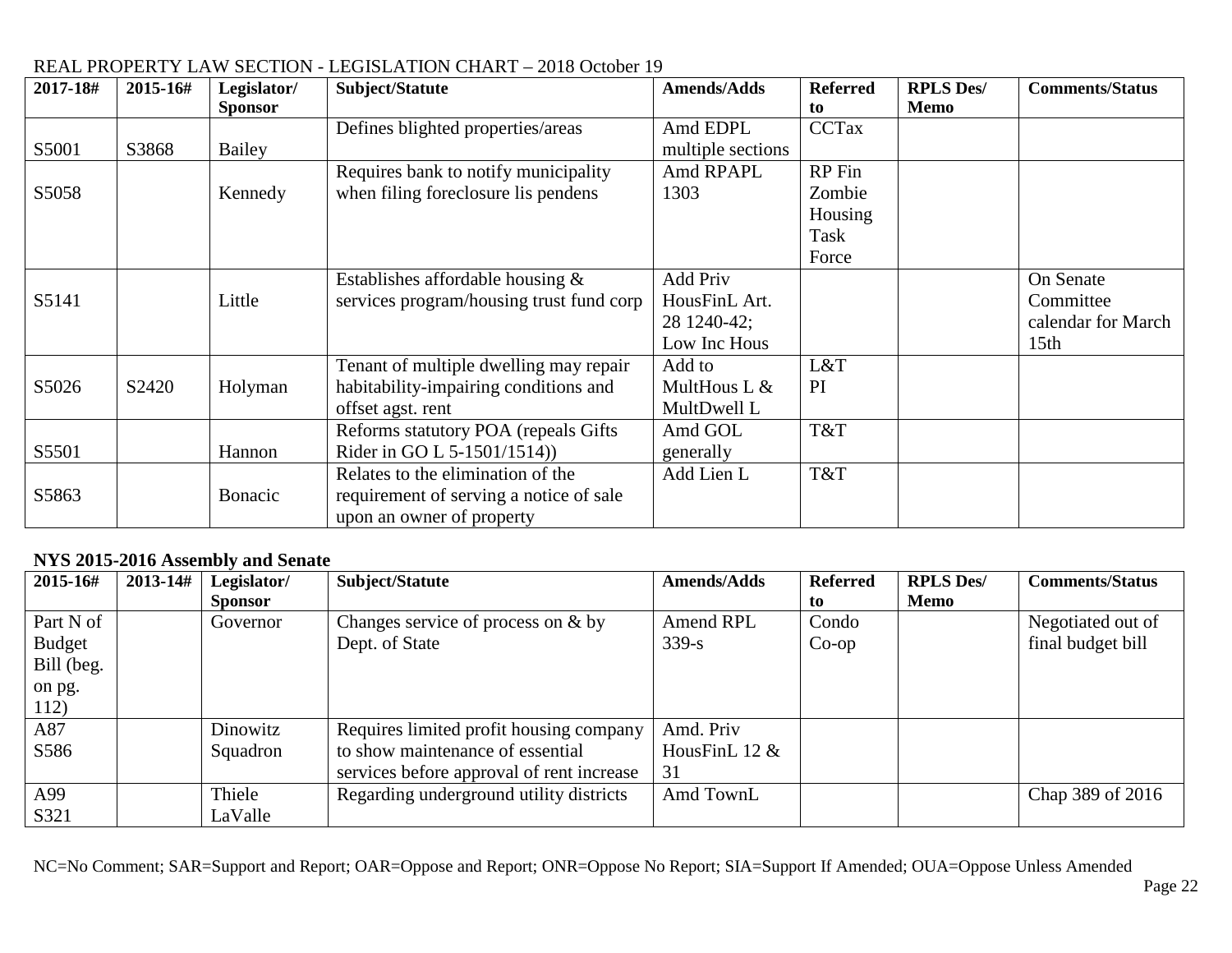| 2015-16# | 2013-14# | Legislator/    | Subject/Statute                            | <b>Amends/Adds</b> | <b>Referred</b> | <b>RPLS Des/</b> | <b>Comments/Status</b> |
|----------|----------|----------------|--------------------------------------------|--------------------|-----------------|------------------|------------------------|
|          |          | <b>Sponsor</b> |                                            |                    | to              | <b>Memo</b>      |                        |
| A155     |          | Thiele         | Financial institutions to notify assessor  | Amd RPTL 425       | RP Fin          |                  | Passed S 6/8/15        |
| S326     |          | LaValle        | re: taking possession of STAR              |                    | <b>CCTax</b>    |                  |                        |
|          |          |                | exemption property                         |                    |                 |                  |                        |
| A163     | A1082    | Weinstein      | No recording assignment of mtge. w/o       | Add S 291k to      | T&T             | <b>OAR: RPLS</b> |                        |
| S1278    | S44      | Peralta        | mtge. ownership doc.                       | <b>RPL</b>         | RP Fin          | #1A 3/8/12       |                        |
|          |          |                |                                            |                    |                 | Memo #2          |                        |
|          |          |                |                                            |                    |                 | 5/7/13           |                        |
| A167     |          | Thiele         | Property tax exemption for certain         | Amd RPTL 458c      | <b>CCTax</b>    |                  |                        |
| S369     |          | LaValle        | agricultural lands                         |                    |                 |                  |                        |
| A204     |          | Rosenthal      | Establishes the residential open green     | Add RPT L 499-     |                 |                  |                        |
| S1469    |          | Golden         | space tax abatement for certain            | aaaaa-ggggg        |                 |                  |                        |
|          |          |                | properties in NYC                          |                    |                 |                  |                        |
| A231     | A692     | Rosenthal      | Establish tax credit for personal prop     | Amd Tax 606        | T&T, RE         |                  |                        |
| S3041    | S511     | Espaillat      | replacement as a result of bedbug          |                    | Tax             |                  |                        |
|          |          |                | infestation                                |                    |                 |                  |                        |
| A262     | A858     | Weinstein      | Relates to tenant security deposit         | Amd GOL 7-103      | L&T             |                  |                        |
| S2815    |          | Krueger        | accounts and administrative expenses to    |                    |                 |                  |                        |
|          |          |                | which a person may be entitled             |                    |                 |                  |                        |
| A275     |          | Thiele         | Provides for certification and training of |                    |                 |                  |                        |
| S504     |          | Lavelle        | persons employed in the manufacture,       |                    |                 |                  |                        |
|          |          |                | sale, installation and repair of modular   |                    |                 |                  |                        |
|          |          |                | homes                                      |                    |                 |                  |                        |
| A313     | A360     | Dinowitz       | Relates to voting rights in cooperative    | Amd GenBusL        | Condo           |                  |                        |
| S1252    | S54      | Peralta        | apartments                                 | 352-ee/eee/eeee    | $Co$ -op        |                  |                        |
|          |          |                |                                            |                    |                 |                  |                        |
| A331     |          | Rosenthal      | Establishes causes of action for           | Amd Penal and      |                 |                  |                        |
| S3841    |          | Espaillat      | harassment of rent regulated tenants       | <b>St Fin Laws</b> |                 |                  |                        |
|          |          |                | under penal code                           |                    |                 |                  |                        |
| A335     | A7027    | Ryan           | Require plaintiff in mortgage foreclosure  | Amd RPAPL          | Finance         |                  |                        |
| S1779    | S4055    | Parker         | action to maintain property in good faith  | 1307               |                 |                  |                        |
|          |          |                |                                            |                    |                 |                  |                        |
| A397     |          | Thiele         | Relates to manufactured homes              |                    |                 |                  |                        |
| S520     |          | Lavalle        | certificate of title and the conveyance    |                    |                 |                  |                        |
|          |          |                | and encumbrance of the same                |                    |                 |                  |                        |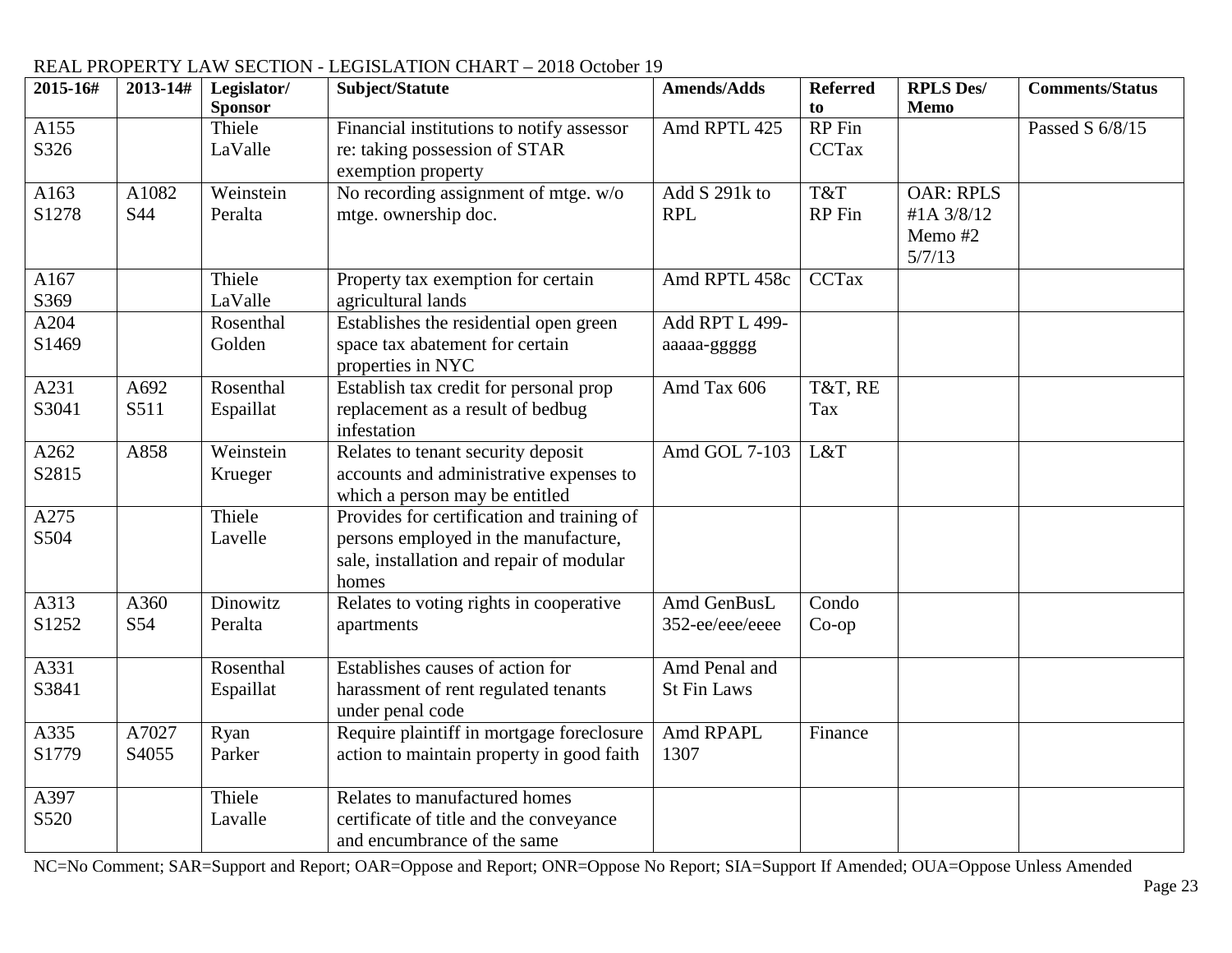| 2015-16# | 2013-14# | Legislator/<br><b>Sponsor</b> | Subject/Statute                                    | <b>Amends/Adds</b>   | <b>Referred</b><br>to | <b>RPLS Des/</b><br><b>Memo</b> | <b>Comments/Status</b> |
|----------|----------|-------------------------------|----------------------------------------------------|----------------------|-----------------------|---------------------------------|------------------------|
| A407     |          | Dinowitz                      | Relates to notice and filing of                    | Amd RPTL 467         |                       |                                 |                        |
| S471     |          | Diaz                          | application for a real estate tax                  |                      |                       |                                 |                        |
|          |          |                               | exemption for senior citizens                      |                      |                       |                                 |                        |
| A563     |          | Rosenthal                     | Provides for continuation of senior                | Amd NYC Ad           |                       |                                 |                        |
| S529     |          | Parker                        | citizen rent increase exemption                    | Cd.                  |                       |                                 |                        |
| A643     |          | Rosenthal                     | Establishes regional technology                    | Add EcDevL           |                       |                                 |                        |
| S538     |          | Gallivan                      | development centers                                | 361                  |                       |                                 |                        |
| A837     |          | Pretlow                       | Fines co-op for failure to credit tenant           | Amd RPTL 425         | Condo                 |                                 |                        |
| S2746    |          | Hoylman                       | with STAR exemption                                |                      | $Co$ -op              |                                 |                        |
| A1152    |          | Dinowitz                      | Increases monetary requirement to                  | Amd GOL 5-701        |                       |                                 | Passed A 3/9/15        |
| S3135    |          | <b>Martins</b>                | \$250K for plain language in consumer<br>contracts |                      |                       |                                 | Passed A 1/21/16       |
| A1170    | A2779    | Lavine                        | Presumption of dismissal of residential            | Amd Jud 212,         | RP Fin                | A2779                           |                        |
| S4636    | S1478    | Kreuger                       | mortgage foreclosure actions for                   | <b>CPLR 3408</b>     |                       | S1478                           |                        |
|          |          |                               | repeated plaintiff non-appearance or               |                      |                       |                                 |                        |
|          |          |                               | failure to meet readiness deadlines                |                      |                       |                                 |                        |
| A1760    |          | Magee                         | Limits liability of land owners to certain         | Add Art 11/Sect.     |                       |                                 |                        |
| S5015    |          | Seaward                       | trespassers                                        | 350 to RPL           |                       |                                 |                        |
| A1763A   | A2817    | Wright                        | Requires Landlords to give access to               | Add NYC Ad           | L&T                   |                                 |                        |
| S1721    |          | Parker                        | engineer or architect hired to inspect             | Cd                   |                       |                                 |                        |
|          |          |                               | major capital improvements                         |                      |                       |                                 |                        |
| A1787B   | A8233B   | Wright(MS)                    | Requires licensing of all persons                  | <b>Add Labor Law</b> |                       |                                 |                        |
| S1945B   |          | <b>Bonacic</b>                | involved in operation, repair and                  |                      |                       |                                 |                        |
|          |          |                               | inspection of elevators                            |                      |                       |                                 |                        |
| A1816    |          | Weprin                        | Co-op property to be class one property            | Amd RPTL             | CCTax,                |                                 |                        |
| S2846    |          | Lanza                         | for assessment                                     | 1802                 | Condo                 |                                 |                        |
|          |          |                               |                                                    |                      | $Co$ -op              |                                 |                        |
| A1849    | A3479    | Gunther                       | Residential buildings eligible for green           | Add TaxL 19          | Green                 |                                 |                        |
| S1168    | S1624    | Parker                        | tax credit                                         |                      |                       |                                 |                        |
| A1855    | A34      | Farrell                       | Creates the office of the cooperative and          | Exec, Tax, State     | Condo                 | <b>OAR: RPLS</b>                |                        |
| S2832    | S3152    | Krueger                       | condominium ombudsman, authorizes                  | Finance              | $Co$ -op              | #13 5/5/11                      |                        |
|          |          |                               | the residential unit fee                           |                      |                       | Memo #11                        |                        |
|          |          |                               |                                                    |                      |                       | 6/3/13                          |                        |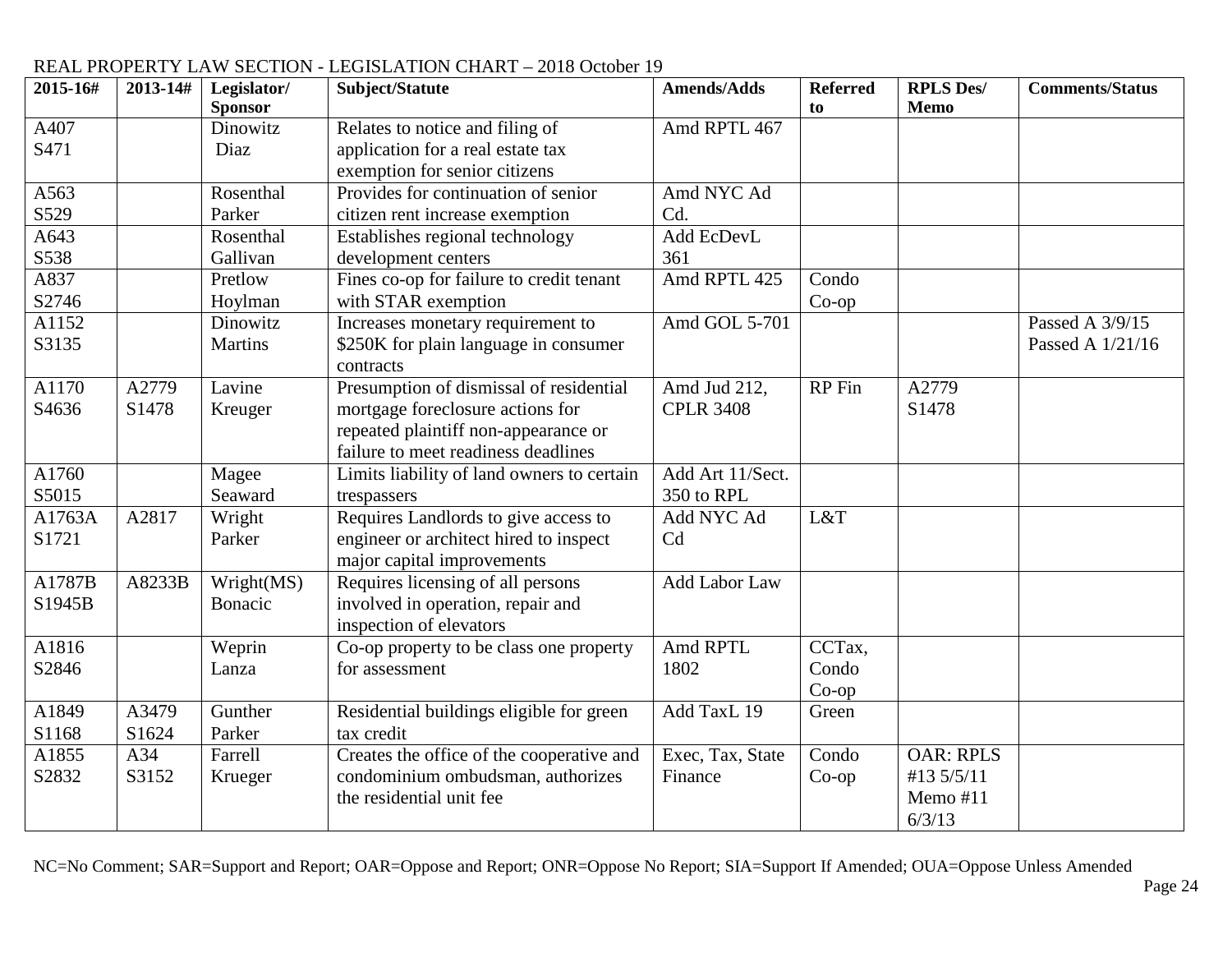| 2015-16# | 2013-14#        | Legislator/    | Subject/Statute                           | <b>Amends/Adds</b> | <b>Referred</b> | <b>RPLS Des/</b> | <b>Comments/Status</b> |
|----------|-----------------|----------------|-------------------------------------------|--------------------|-----------------|------------------|------------------------|
|          |                 | <b>Sponsor</b> |                                           |                    | to              | <b>Memo</b>      |                        |
| A1856    |                 | Farrell        | Limits mtgee. share of appreciation on    | Add RPL 280        | <b>RP</b> Fin   |                  |                        |
| S864     |                 | <b>Martins</b> | reverse mtge.                             |                    | PI              |                  |                        |
| A1865A   |                 | Rosenthal      | Makes conforming technical changes to     | Amd Multiple       | Low Inc         |                  |                        |
| S4474    |                 | Stewart-       | the NYC Administrative Code and the       | Laws & NYC         | Hous            |                  |                        |
|          |                 | Cousins        | emergency tenant protection act relating  | Ad Cd              |                 |                  |                        |
|          |                 |                | to vacancy de-control; repealer           |                    |                 |                  |                        |
| A1880    |                 | Mayer          | Caps rent increase for major capital      | Add ETPA           | L&T             |                  |                        |
| S3588A   | S7674           | Espaillat      | improvements at 6%                        |                    |                 |                  |                        |
| A2008    |                 | Mayer          | Imposes an occupancy tax in the City of   | Add TaxL 1202-     |                 |                  | Chap 62 of 2015        |
| S549     |                 | Latimer        | Yonkers                                   | $\mathbf{X}$       |                 |                  |                        |
| A2148    |                 | Dinowitz       | Establishes procedure when condo or co-   | Amd GenBusL        | Condo           |                  |                        |
| S3593    |                 | Espaillat      | op conversion suspends sales in building  | 352-eeee           | $Co$ -op        |                  |                        |
| A2422    |                 | Englebright    | Authorizes cities, towns and villages to  | Amd.               |                 |                  |                        |
| S567     |                 | Latimer        | establish mixed-use age integrated        | Gen/City/Town/     |                 |                  |                        |
|          |                 |                | communities, offer incentives to          | Village laws       |                 |                  |                        |
|          |                 |                | developers, and a tax exemption for such  |                    |                 |                  |                        |
|          |                 |                | property                                  |                    |                 |                  |                        |
| A2635    |                 | Thiele         | Provides property tax exemption for       | Add RPTL 458c      | <b>CCTax</b>    |                  |                        |
| S534     |                 | Gallivan       | properties owned by persons called to     |                    |                 |                  |                        |
|          |                 |                | active duty and reservists                |                    |                 |                  |                        |
| A3186    |                 | Fitzpatrick    | Establishes home equity protection        | Amd Pub            | <b>RP</b> Fin   |                  |                        |
| S2274    |                 | Young          | insurance program                         | AuthL2404/add      |                 |                  |                        |
|          |                 |                |                                           | 2405f              |                 |                  |                        |
| A3491    | A2731           | Wright         | Permits court to order rent abatement in  | Add RPAPL 757      | $L&T$ :         | <b>OAR: RPLS</b> |                        |
| S3089    | S <sub>26</sub> | Espaillat      | actions to recover rent where court finds |                    | Com Leas        | #3 3/11/11       |                        |
|          |                 |                | constructive eviction                     |                    |                 | Memo #4          |                        |
|          |                 |                |                                           |                    |                 | 5/17/13          |                        |
| A4040A   | A3722           | Robinson       | Requires notice to adjoining owners of    | Amd NYC Ad         | Const           |                  | Passed A 6/15/16       |
| S2814A   |                 | Montgomery     | construction, excavation or demolition    | Cd.                |                 |                  |                        |
| A4314    |                 | <b>Brennan</b> | Exempts low income housing from local     | <b>Add RPTL</b>    | <b>CCTax</b>    |                  |                        |
| S7856    |                 | Avella         | real property tax in NYC                  |                    |                 |                  |                        |
| A4555    |                 | Clark          | Authorizes stay and partial payments in   | Add RPAPL 754      | L&T             |                  | Also same as           |
| S2755    |                 | Parker         | proceeding to recover possession          |                    |                 |                  | A9986                  |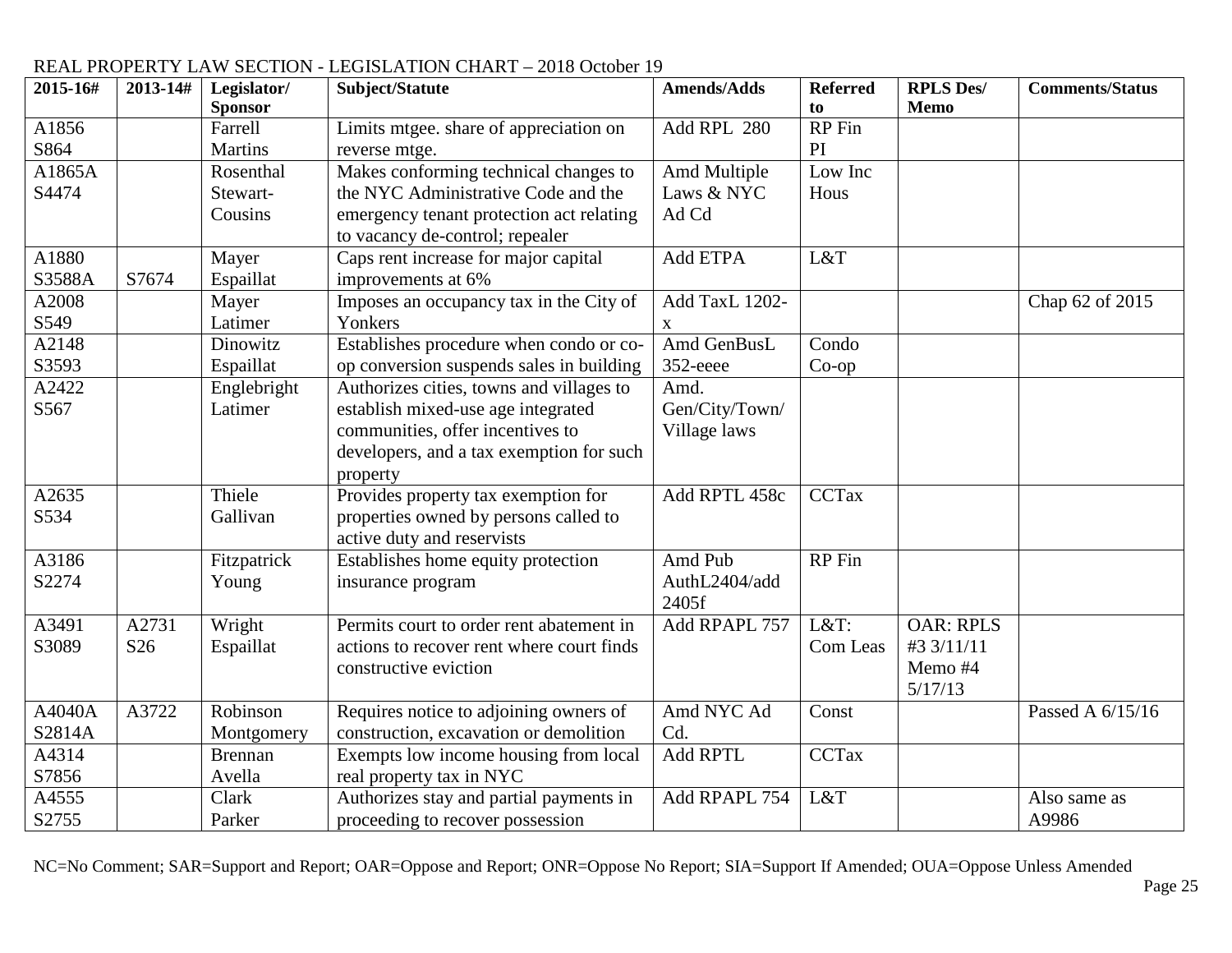#### **2015-16# 2013-14# Legislator/ Sponsor Subject/Statute Amends/Adds Referred to RPLS Des/ Memo Comments/Status** A4557 S2358 Clark Seward Limits mortgage servicers re: force placed insurance Add BankL 595 d RP Fin A4842 S6256 Kearns **Ortt** Requires notice to municipality from plaintiff in FC action with contact for property maintenance Amd RPAPL 1307 RP Fin A4949 S885 A7155 S675 O'Donnell Avella Allows action for violation of SEQR even if injury does not affect general public Amd En ConL 8-0119 A5347 S2245 Cusick Carlucci Include school taxes in veterans tax exemption Amd RPTL 458 CCTax Passed S 5/24/16 A5457 S2061 Rosenthal Espaillat Counties & cities to provide legal representation in evictions and foreclosures CountyL A5484 S618 A682 S1000 Galef Little Allow municipalities to value new coop & condo units as they would r.p. Amd RPTL 581, RPL 339-y Condo Co-op A5566 S1783 A2181 S513 Kavanagh Espaillat Alternative hardship applications for rent stabilized properties Amd NYC Ad Cd, ETPA L&T A5567 S951 A7343 S1040 Kavanagh Serrano Limits rent increases after vacancy Amd NYC Ad Cd, RTPA, EHRC  $L&T$  Passed A  $6/9/16$ A5585 S4164 A2187 S494 Kavanagh Stavisky Allow rent reduction based on reduction in services to be retroactive Amd NYC Ad Cd 26-514 L&T A5592 S3497 Kavanagh Stavisky Prohibits the discontinuance of utility service to multiple dwellings for nonpayment of rent Amd Pub Serv Law A5802 S1087 Kavanagh Parker Grants private citizens broad authorization to commence civil judicial actions under certain titles of the environmental conservation law Add to EnConL A6011 S605 A6392 S2939 Galef Hannon Grant r.p. tax exemption, at local option, to nonprofits that purchase r.p. after taxable status date Amd RPTL 420 a, 420-b Nonprofit Passed S 6/9/15 Passed S 5/4/16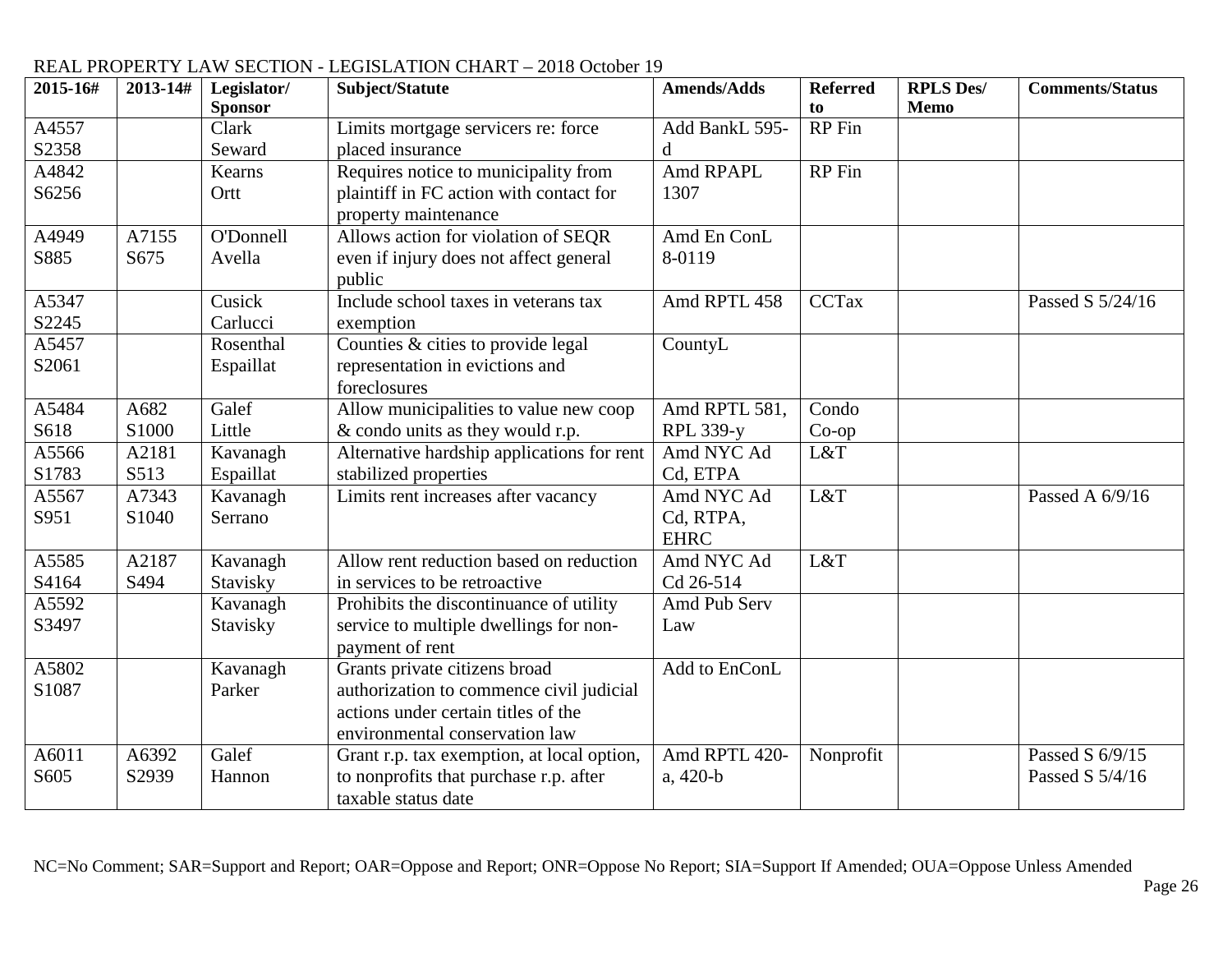#### **2015-16# 2013-14# Legislator/ Sponsor Subject/Statute Amends/Adds Referred to RPLS Des/ Memo Comments/Status** A6041 S3239A Brook-Krasny Golden Penal Law – relates to failure to obtain a certificate of occupancy or alteration permit for a multiple dwelling. Add to Penal Law L&T  $\qquad$  Passed S 6/15/16 A6054 S4423 Kavanagh Krueger Relates to major capital improvement rent increases and extending the time over which major capital improvement expenses may be recovered. Amd. NYC Code & Rent Control Law Low Inc Hous Passed A 6/17/16 A6618 S3990 Walker Parker Relates to willful neglect of real property prevention Add NYC Chart 1896 A6752 S555 **Bichotte** Parker Recovery of economic development awards when recipient leaves state Amd EcDevL 100 A6854A S255 Crespo Diaz Gift for preserving religions landmarks Add Tax Environ A6878 S7679 Galef Marcellino Relates to barring HOA from restricting solar power systems Add RPL 339-11 [Art 9-C 342] Condo Co-op Environ A6932 S4781 Weinstein Klein Mortgagee to maintain property with delinquent mortgage Amd/add RPAPL 1307-08 RP Fin Passed A 5/24/16 Comment – AG's Bill A7078A S296B A7193A S3669A Thiele **Martins** Relates to sales tax on title searches  $\overrightarrow{A}$  Add Tax  $\overrightarrow{Tx}$ A7239 S1679 Brabenee Bonacic To better define organizational purposes and property uses to qualify for nonprofit tax exemption Amd RPTL 420 a CCTax A7408 S2035 Blake Hassell-Thompson Requires LL to check sex offender list/notify tenants Add MultDwell L 301-a L&T A7487 S3472 Cusick Lanza Requires C of O for certain 1-2 family homes on unmapped streets in NYC Amd Gen CityL 36 Chap 532 of 2015. See also A 9161/S6388 (Ch. 177 of 2016)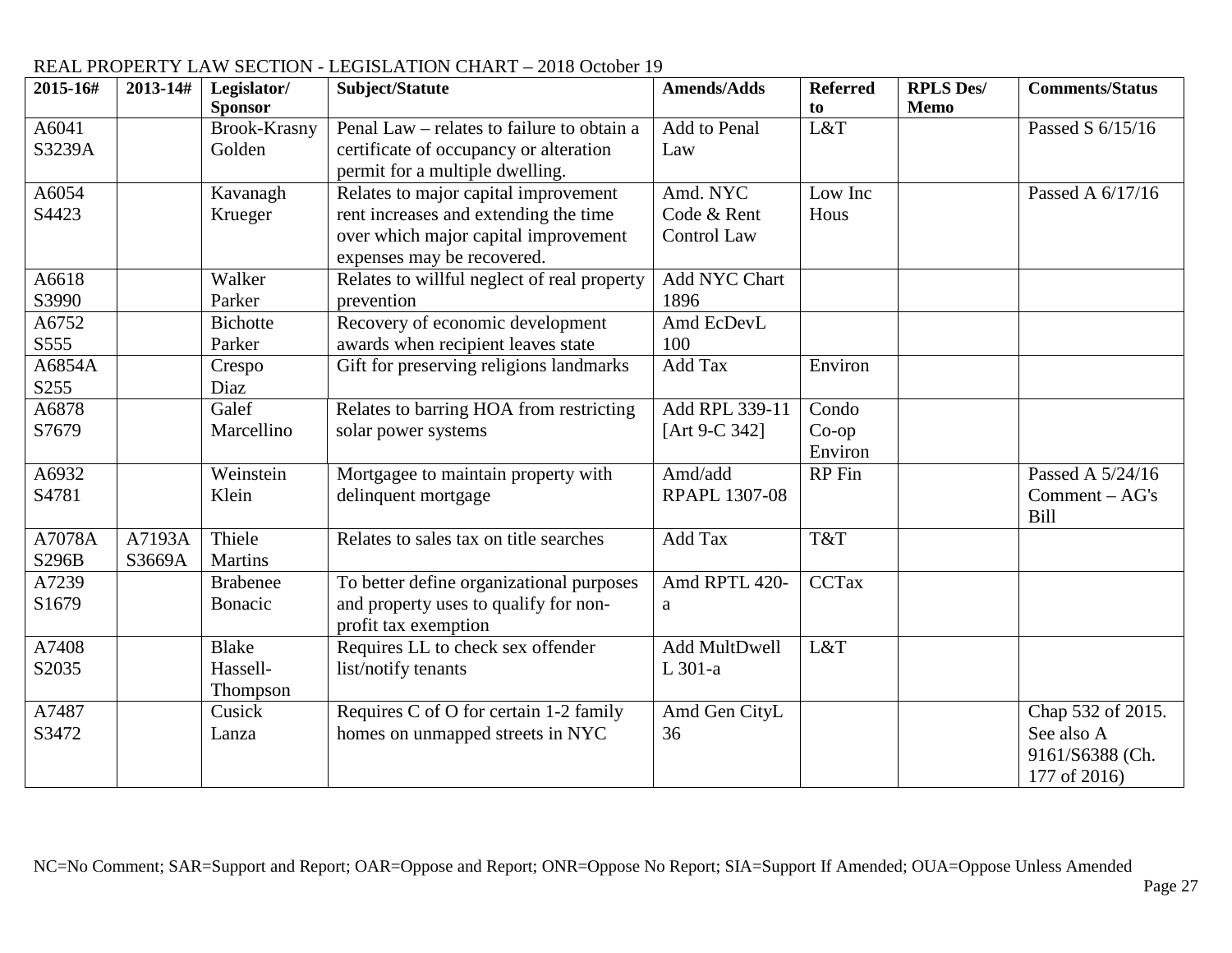| 2015-16#          | 2013-14#       | Legislator/<br><b>Sponsor</b> | Subject/Statute                                                                                                         | <b>Amends/Adds</b>                      | <b>Referred</b><br>to | <b>RPLS Des/</b><br><b>Memo</b> | <b>Comments/Status</b>                                                                                                                |
|-------------------|----------------|-------------------------------|-------------------------------------------------------------------------------------------------------------------------|-----------------------------------------|-----------------------|---------------------------------|---------------------------------------------------------------------------------------------------------------------------------------|
| A7571<br>S4909    | A8783          | Thiele<br>Croci               | Provides for lien for unpaid water<br>authority bills in Suffolk County<br>(statewide precedent)                        | Add Pub Auth L<br>1078-f                | $\overline{T}$ &T     |                                 | Passed A 6/16/16<br>Passed S 6/15/16<br>Comments from<br>Onondaga County<br>Bar provided to<br>legislative sponsor<br>Passed A 6/9/14 |
| A7931A<br>S1379A  |                | Weprin<br>Avella              | Relates to designating Queens as a cease<br>and desist zone and extending non-<br>solicitation orders to 5 year periods | Add RPL                                 | Environ               |                                 |                                                                                                                                       |
| A7970A<br>S5143A  |                | <b>Brindisi</b><br>Avella     | Relates to brownfield opportunity area<br>program                                                                       | Add GenMunL                             | Environ               |                                 | Passed S 5/5/16                                                                                                                       |
| A8095A<br>S5673-A |                | Benedetto<br>Klein            | Tax rebates in NYC for owner-occupied<br>residential property                                                           | <b>Add RPTL</b>                         | <b>CCTax</b>          |                                 |                                                                                                                                       |
| A8318<br>S4498    |                | Weinstein<br>Funke            | Provides for summary action to<br>foreclose upon vacant and abandoned<br>residential real property                      | <b>Add RPAPL</b><br>1308                |                       |                                 |                                                                                                                                       |
| A8340A<br>S1040A  |                | O'Donnell<br>Avella           | Creates small business program for fair<br>negotiation in the commercial lease<br>renewal process                       | Add NYC<br>Ad. Cd                       | Com Leas              |                                 |                                                                                                                                       |
| A8492<br>S1042    | A6711<br>S1292 | Ortiz<br>Montgomery           | Requires NYC leases to contain rider re:<br>housing court rights and duties;                                            | Add RPL 235-h                           | L&T                   |                                 |                                                                                                                                       |
| A9128A<br>S6250A  |                | Jaffe<br>Ortt                 | Exemption for installation of residential<br>and commercial geothermal heat pump<br>systems and equipment               | Add Tax                                 | Green                 |                                 | Passed S 6/9/16                                                                                                                       |
| A9161<br>S6388    |                | Cusick<br>Lanza               | Requires C of O for certain 1-2 family<br>homes on unmapped streets in NYC                                              | Amd Gen City L<br>(Chap 532 of<br>2015) |                       |                                 | Chap 177 of 2016                                                                                                                      |
| A9474<br>S7248    |                | Weinstein<br>Bonacic          | Requires applicants for broker/<br>salesperson license to take agency<br>course                                         | Amd RPL 441                             |                       |                                 | Chap 320 of 2016                                                                                                                      |
| A9746<br>S7183    |                | Richardson<br>Savino          | Defines "consummation of mortgage<br>loan"                                                                              | Amd Bank L S.<br>$\overline{2}$         |                       |                                 | Passed A 6/6/16<br>Passed S 5/18/16                                                                                                   |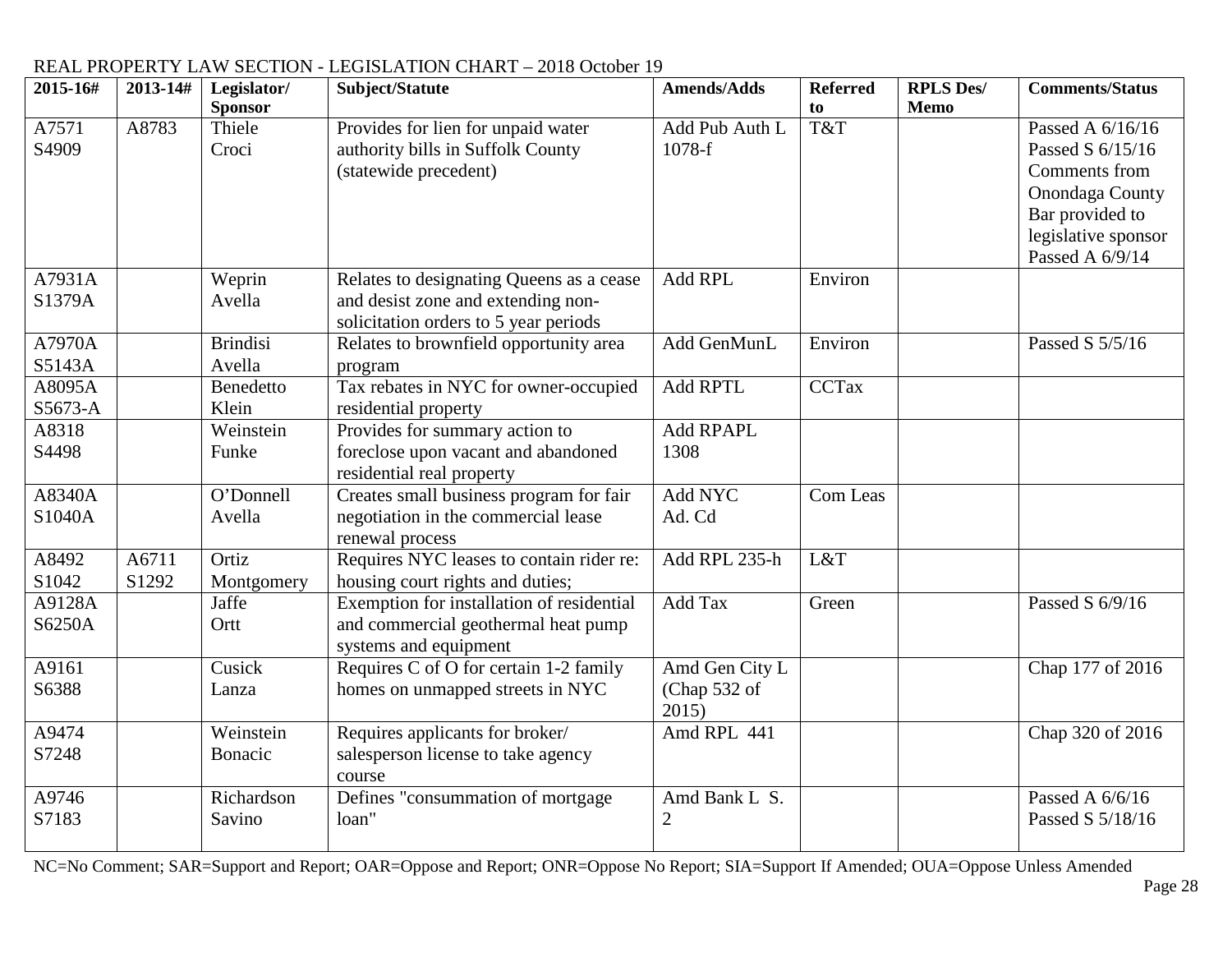| 2015-16# | 2013-14# | Legislator/       | Subject/Statute                               | <b>Amends/Adds</b> | <b>Referred</b> | <b>RPLS Des/</b> | <b>Comments/Status</b> |
|----------|----------|-------------------|-----------------------------------------------|--------------------|-----------------|------------------|------------------------|
|          |          | <b>Sponsor</b>    |                                               |                    | to              | <b>Memo</b>      |                        |
| A9796    |          | Benedetto         | Site selection of community facilities in     | Add GenMunL        | Environ         |                  |                        |
| S6758A   |          | <b>Sanders</b>    | cities with one million or more               |                    |                 |                  |                        |
|          |          |                   | population                                    |                    |                 |                  |                        |
|          |          |                   |                                               |                    |                 |                  |                        |
| A9986    | A2864    | Richardson        | Authorizes stay in proceeding to recover      | Add RPAPL          | L&T             |                  |                        |
| S2755    |          | Parker            | property in a non-payment proceeding          |                    |                 |                  |                        |
| A10072   |          | Weinstein         | Requires NYS DFS to establish                 | Add Bank L 37-     | RP Fin          |                  |                        |
| S7434    |          | Klein             | electronic data base for FC property          | b; Amd RPAPL       |                 |                  |                        |
|          |          |                   |                                               | 1307               |                 |                  |                        |
| A10276   | A529     | Defrancisco       | Portion of construction contract sum in       | Add Gen Bus L      | Const           |                  |                        |
| S37      |          | <b>Braunstein</b> | be held in interest-bearing escrow            |                    |                 |                  |                        |
|          |          |                   | account                                       |                    |                 |                  |                        |
| A10286   |          | Russell           | Relates to interest on indebtedness           | Add Tax            | PI              |                  |                        |
| S7575    |          | Lavalle           | incurred by tax payer to pay for higher       |                    |                 |                  |                        |
|          |          |                   | education                                     |                    |                 |                  |                        |
| A10496B  |          | Nojay             | Provide for an exemption for capital          | <b>RPTL</b>        | <b>CCTax</b>    |                  | Chap 279 of 2016       |
| S7965B   |          | O'Mara            | improvements to multiples dwelling            |                    |                 |                  |                        |
|          |          |                   | buildings within certain cities               |                    |                 |                  |                        |
| A10519   |          | Palmesano         | Relates to leasing and licensing of           | Add Parks,         | PI              |                  | Chap 159 of 2016       |
| S6966A   |          | Nozzolio          | property by the office of Parks,              | Recreation & HP    |                 |                  |                        |
|          |          |                   | <b>Recreation and Historical Preservation</b> | Law                |                 |                  |                        |
|          |          |                   | for Sampson State Park.                       |                    |                 |                  |                        |
| A10651   |          | <b>Braunstein</b> | Relates to the eligibility of J-51 tax        | <b>Add RPTL</b>    | <b>CCTax</b>    |                  | Chap 388 of 2016       |
| S8095    |          | Avella            | abatements to reflect cost of living          |                    |                 |                  |                        |
|          |          |                   | adjustments                                   |                    |                 |                  |                        |
| A10741   |          | Farrell           | Regarding foreclosures and creating data      | Amd multiple       |                 |                  | Part of 2016           |
| S8159    |          | Flanagan          | base for "zombie properties"                  | sections of        |                 |                  | <b>Budget Bill</b>     |
| (Part Q) |          |                   |                                               | RPAPL and          |                 |                  | enacted as Chap 73     |
|          |          |                   |                                               | <b>CPLR</b>        |                 |                  | of 2016                |

#### **List of Section Committees and Other Groups under "Referred to" - with Abbreviations**

Commercial Leasing Commercial Commercial Commercial Commercial Commercial Commercial Commercial Commercial Commercial Commercial Commercial Commercial Commercial Commercial Commercial Commercial Commercial Commercial Comme